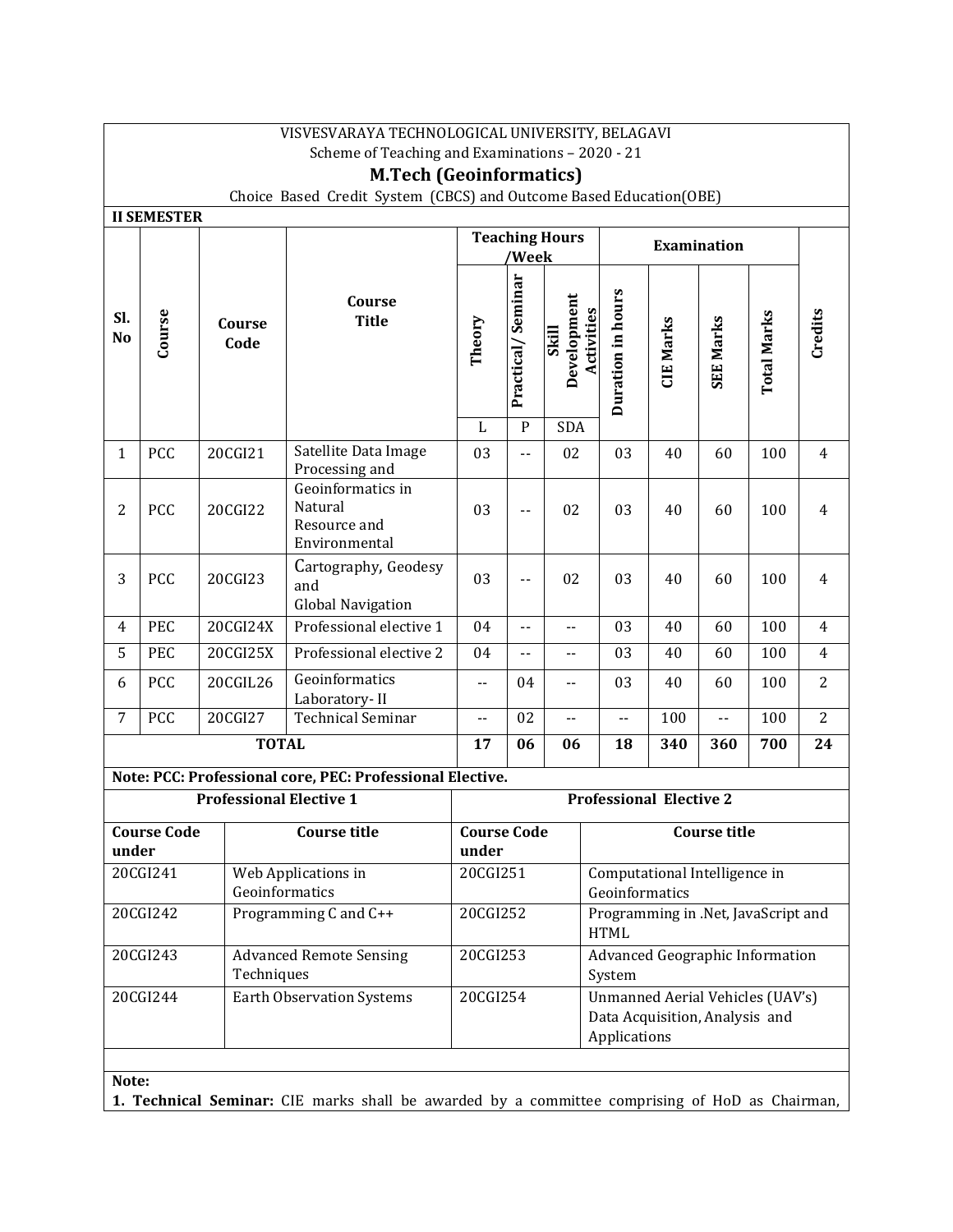Guide/co-guide, if any, and a senior faculty of the department. Participation in the seminar by all postgraduate students of the programme shall be mandatory.

The CIE marks awarded for Technical Seminar shall be based on the evaluation of Seminar Report, Presentation skill and performance in Question and Answer session in the ratio 50:25:25.

**2. Internship:** All the students shall have to undergo mandatory internship of 6 weeks during the vacation of I and II semesters and /or II and III semesters. A University examination shall be conducted during III semester and the prescribed internship credit shall be counted in the same semester. Internship shall be considered as a head of passing and shall be considered for the award of degree. Those, who do not takeup/complete the internship shall be declared as fail in internship course and have to complete the same during the subsequent University examination after satisfying the internship requirements.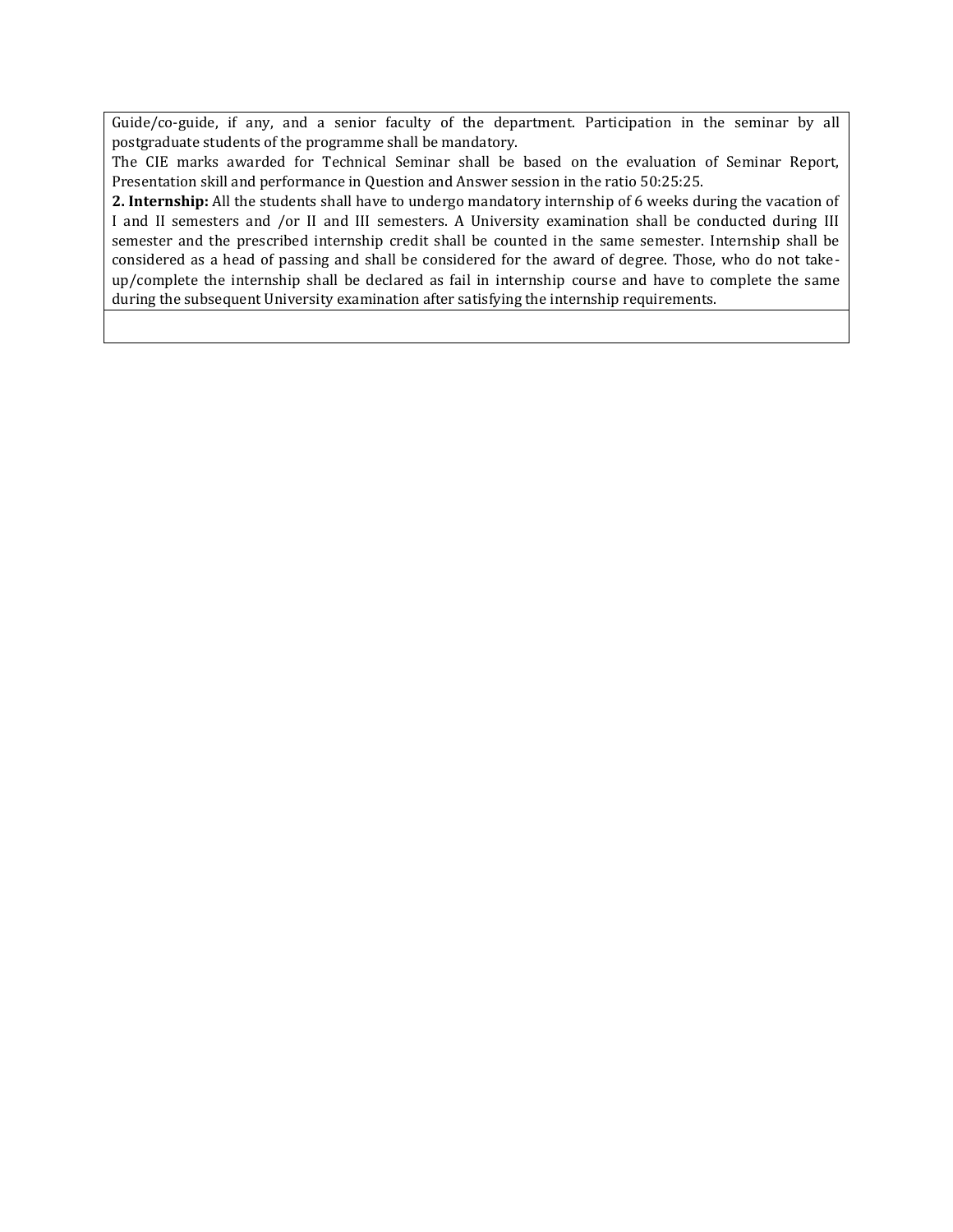| SATELLITE DATA IMAGE PROCESSING AND ANALYSIS                                                                                                                                                                                        |          |                   |    |  |  |
|-------------------------------------------------------------------------------------------------------------------------------------------------------------------------------------------------------------------------------------|----------|-------------------|----|--|--|
| Course Code                                                                                                                                                                                                                         | 20CGI21  | <b>CIE Marks</b>  | 40 |  |  |
| Teaching Hours/Week (L:P:SDA)                                                                                                                                                                                                       | 3:0:2    | <b>SEE Marks</b>  | 60 |  |  |
| Credits                                                                                                                                                                                                                             | 04       | <b>Exam Hours</b> | 03 |  |  |
|                                                                                                                                                                                                                                     | Module-1 |                   |    |  |  |
| Digital Data: Introduction- Satellite data acquisition -Storage and retrieval - Data Formats - Compression -<br>Digital Image processing hardware and software.                                                                     |          |                   |    |  |  |
| Image Quality Assessment and Statistical Evaluation: The histogram and its significance to DIP, metadata,<br>Univariate and multi-variate statistics.                                                                               |          |                   |    |  |  |
|                                                                                                                                                                                                                                     | Module-2 |                   |    |  |  |
| Multi Image Manipulation: Spectral Rationing -Principal and Canonical Components- Vegetative<br>Components, Vegetation indices - Intensity - Hue - Saturation - Colour Space Transformation, Texture<br>transformation.             |          |                   |    |  |  |
|                                                                                                                                                                                                                                     | Module-3 |                   |    |  |  |
| Obtaining ground reference information: Importance of ground truth data collection, instruments for<br>reference data collection, Geo-tagging.                                                                                      |          |                   |    |  |  |
| Information Extraction: Pattern recognition, Multispectral Classification - Supervised and Un-supervised<br>Classification methods, Hybrid -Classification - Classification of Mixed Pixels.                                        |          |                   |    |  |  |
| <b>Output generation:</b> Graphic Products - tabular data, Digital Information files - Post Classification Smoothing<br>- Classification Accuracy Assessment. Classification error matrix, sampling considerations, Kappa analysis. |          |                   |    |  |  |
|                                                                                                                                                                                                                                     | Module-4 |                   |    |  |  |
| Data Merging and GIS Integration: Multi-temporal Data merging, Multi-sensor image merging - Merging of<br>image data with Ancillary data-Incorporating GIS Data into automated land cover classification                            |          |                   |    |  |  |
| Change detection: Binary change detection, multi-date composite image change detection, and spectral<br>change vector analysis, visual on-screen change detection.                                                                  |          |                   |    |  |  |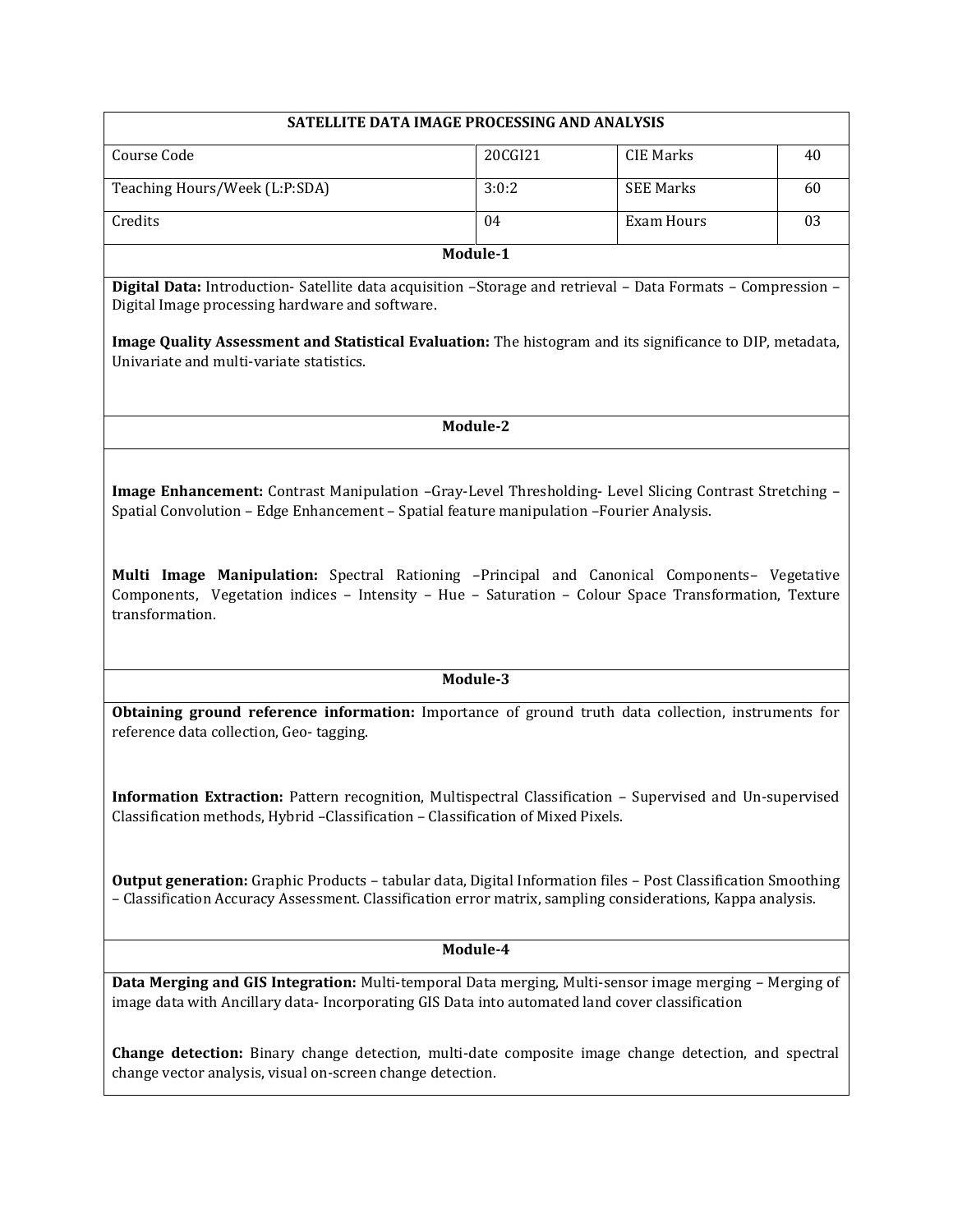**Information Extraction using Imaging Spectroscopy:** Radiometric & Atmospheric corrections, Hyper spectral data analysis: Spectral angle mapper**,** Hyper-spectral image analysis techniques, Derivative spectroscopy.

**Information extraction using Artificial Intelligence:** Expert systems, Decision tree classification, machine learning, Artificial Neural Network concepts, genetic algorithms.

#### **Course outcomes:**

At the end of the course the student will be able to:

Students will acquire skills of information extraction from raw data; they would also learn data processing, enhancement and output generation.

## **Question paper pattern:**

The SEE question paper will be set for 100 marks and the marks scored will be proportionately reduced to 60.

- The question paper will have ten full questions carrying equal marks.
- Each full question is for 20 marks.
- There will be two full questions (with a maximum of four sub questions) from each module.
- Each full question will have sub question covering all the topics under a module.

## **The Students Reference Books**

(1) John R Jenson 'Introductory Digital Image Processing- A Remote Sensing Perspective" 4th Ed, 2016,

Pearson. (2) R. A. Schowengergt, 'Techniques for Image Processing and Classification in Remote Sensing'; 1983

(3) Robert A Schowengergt, 'Remote Sensing – Models and Methods for Image Processing' Academic Press 1997

(4) Remote Sensing and Image Interpretation: Lillesand, Keifer and Chipmann.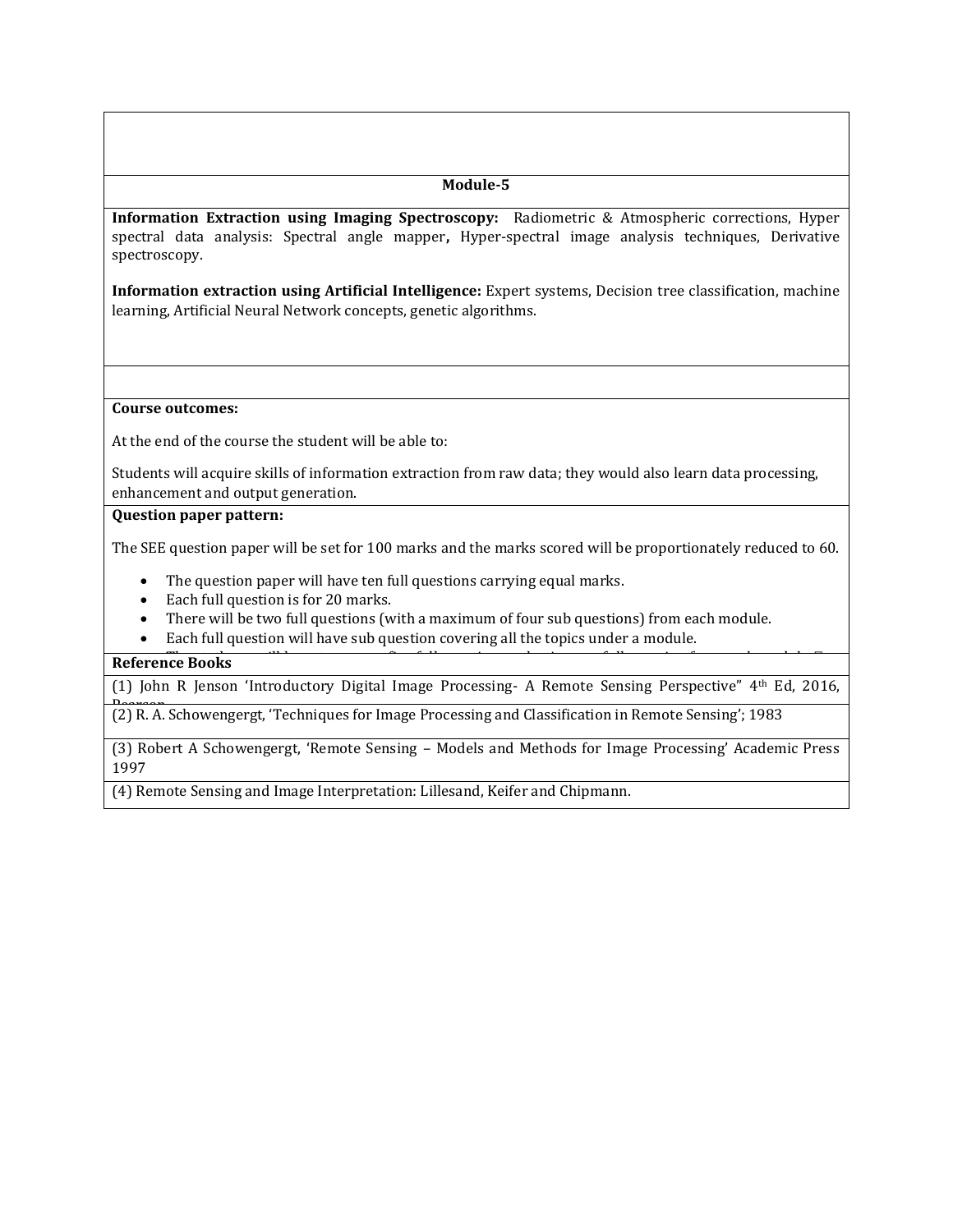## **GEOINFORMATICS IN NATURAL RESOURCES**

## **AND ENVIRONMENTAL MANAGEMENT**

| Course Code                   | 20CGI22 | CIE Marks        | 40 |  |  |
|-------------------------------|---------|------------------|----|--|--|
|                               |         |                  |    |  |  |
|                               |         |                  |    |  |  |
| Teaching Hours/Week (L:P:SDA) | 3:0:2   | <b>SEE Marks</b> | 60 |  |  |
|                               |         |                  |    |  |  |
| Credits                       | 04      | Exam Hours       | 03 |  |  |
|                               |         |                  |    |  |  |
| Module-1                      |         |                  |    |  |  |

**Concepts of natural resources management:** Types of natural resources, renewable, non-renewable, Linkages of natural resources with the economy, impact of natural resources utilization on Earth system functioning.

**Geological Resources Exploration:** Geomorphological Mapping: Mapping geological structures like folds, faults, joints and lineaments, Lithological mapping, Mineral resources mapping and Mineral Resources Information System.

**Land Resources Management: C**lassification of soils and soil mapping, Land Use Land Cover Mapping, Wetland Mapping, Wasteland Mapping, Land Degradation Mapping, Soil Erosion Modelling, Land capability Maps, land irritability maps.

## **Module-2**

**Agro-ecosystem management:** Forecasting Agriculture output through Satellite and Land-based observations (FASAL), crop stress detection and crop insurance programmes, Thermal and Microwave RS applications, Space inputs for precision agriculture, Site suitability studies for agricultural and horticultural crops, Web-GIS applications in agriculture (e.g., Agricultural Planning and Information Bank, SILKS portal, Bhuvan portal etc.).

**Forest Resources management:** Mapping of forest cover types, Biodiversity assessment, Forest biomass estimation, forest fire risk zonation, Inputs for preparation of working plan / management plan. Environmental Impact assessment of mining and Industrial activities, Thermal and microwave remote sensing application in forestry, Wildlife ecology applications.

#### **Module-3**

**Water Resources Management:** Surface water resources mapping and management; Estimation and monitoring of precipitation (rainfall and snow cover), Integrated river basin management, Site suitability for hydro-electric power plants, Digital Terrain Models and their applications, preparation of ground water prospecting and recharging maps.

## **Module-4**

**Introduction to Environment:** Components of environment, biotic and abiotic components, laws of conservation of mass and energy, concepts of ecosystem, bio-geo-chemical cycles, ecological pyramids, food webs, energy flow and ecosystem functioning. Applications in EIA and Cost-Benefit Analysis., quantifying impacts of developmental projects and use in the preparation of EMP.

**Sustainable Development:** Concept of sustainability, Integrated Mission for Sustainable Development, Watershed characterization, watershed prioritization, Acton Plans for Sustainable development, and Spacebased Information System for Decentralized Planning (SIS-DP), Sujala Watershed Project in Karnataka.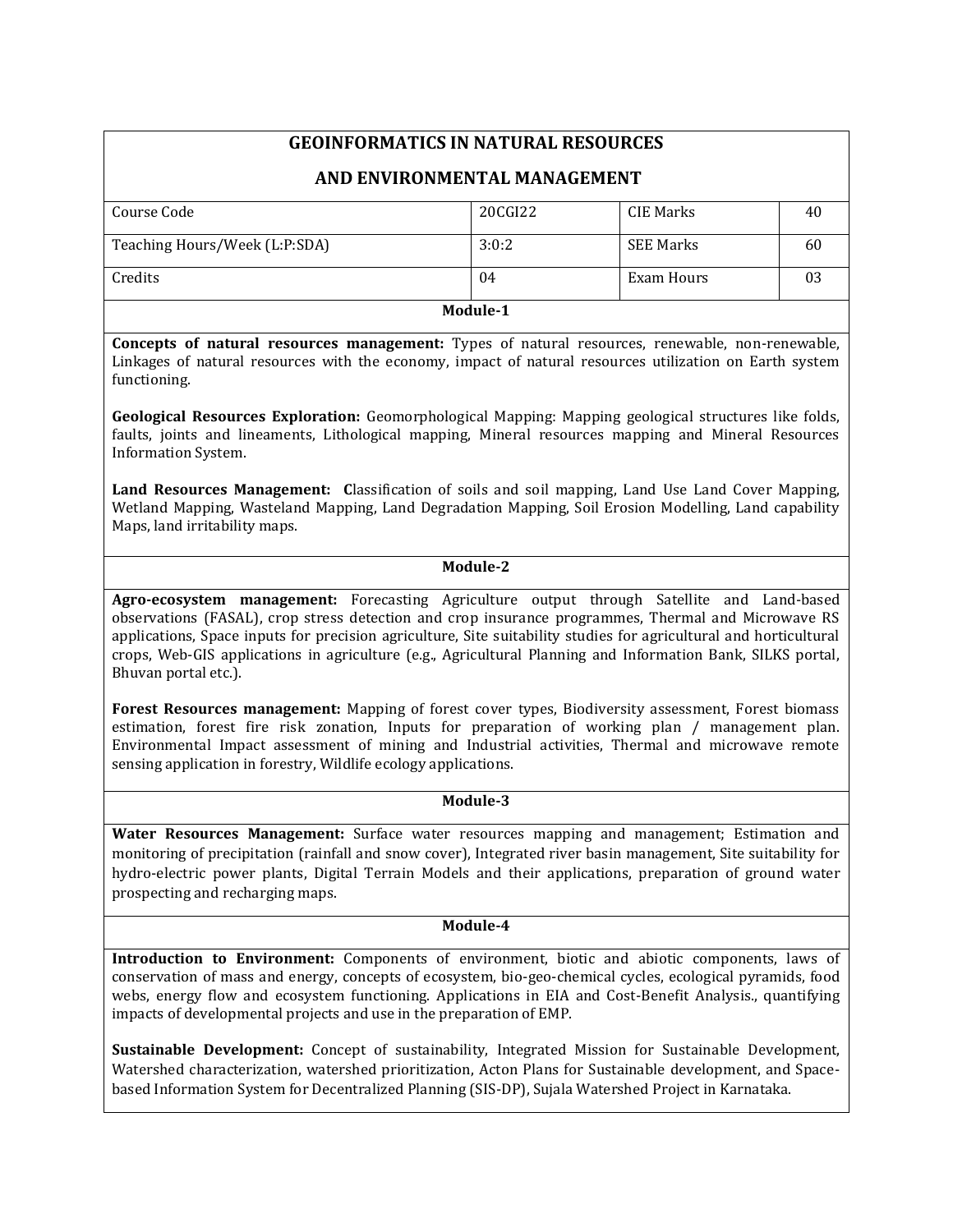**Water Pollution Applications:** Point source pollution mapping, non-point source pollution modelling, methane production area mapping and modelling, oil slicks tracing and monitoring, turbidity and sedimentation mapping, Coastal habitat degradation mapping, Groundwater-pollution hazard assessment.

**Air and Atmospheric Pollution Applications:** Types of air pollutants**,** Aerosol remote sensing, air quality indexing and mapping, modelling spread and dispersion of smoke plumes from industries and power plants, oil wells, etc.

**Applications in Managing Diseases:** Use of RS+GIS in studying ecology of vector-borne diseases, mapping epidemic vulnerable zones, management of pandemics (e.g., COVID-19), public health administration.

#### **Course outcomes:**

At the end of the course the student will be able to:

Learn the basic concents of natural resources management, environmental protection, earth system **Question paper pattern:** 

The SEE question paper will be set for 100 marks and the marks scored will be proportionately reduced to 60.

- The question paper will have ten full questions carrying equal marks.
- Each full question is for 20 marks.
- There will be two full questions (with a maximum of four sub questions) from each module.
- Each full question will have sub question covering all the topics under a module.
- The students will have to answer five full questions, selecting one full question from each module.*∎* **Reference Books**

(1) Introduction to Environmental Remote Sensing by Barrett E.C., Curtis, I.F., Chapman and Hall, New York,

<sup>1982</sup> (2) Remote Sensing principles and Interpretations- Sabins, F.F., (Ed) W.H. Freeman and Co., New York, 1986

(3) Remote sensing and Image interpretation - Thomas M. Lillesand and Ralph W. Kiefer, John Wiley and Sons Inc., New York, 1994.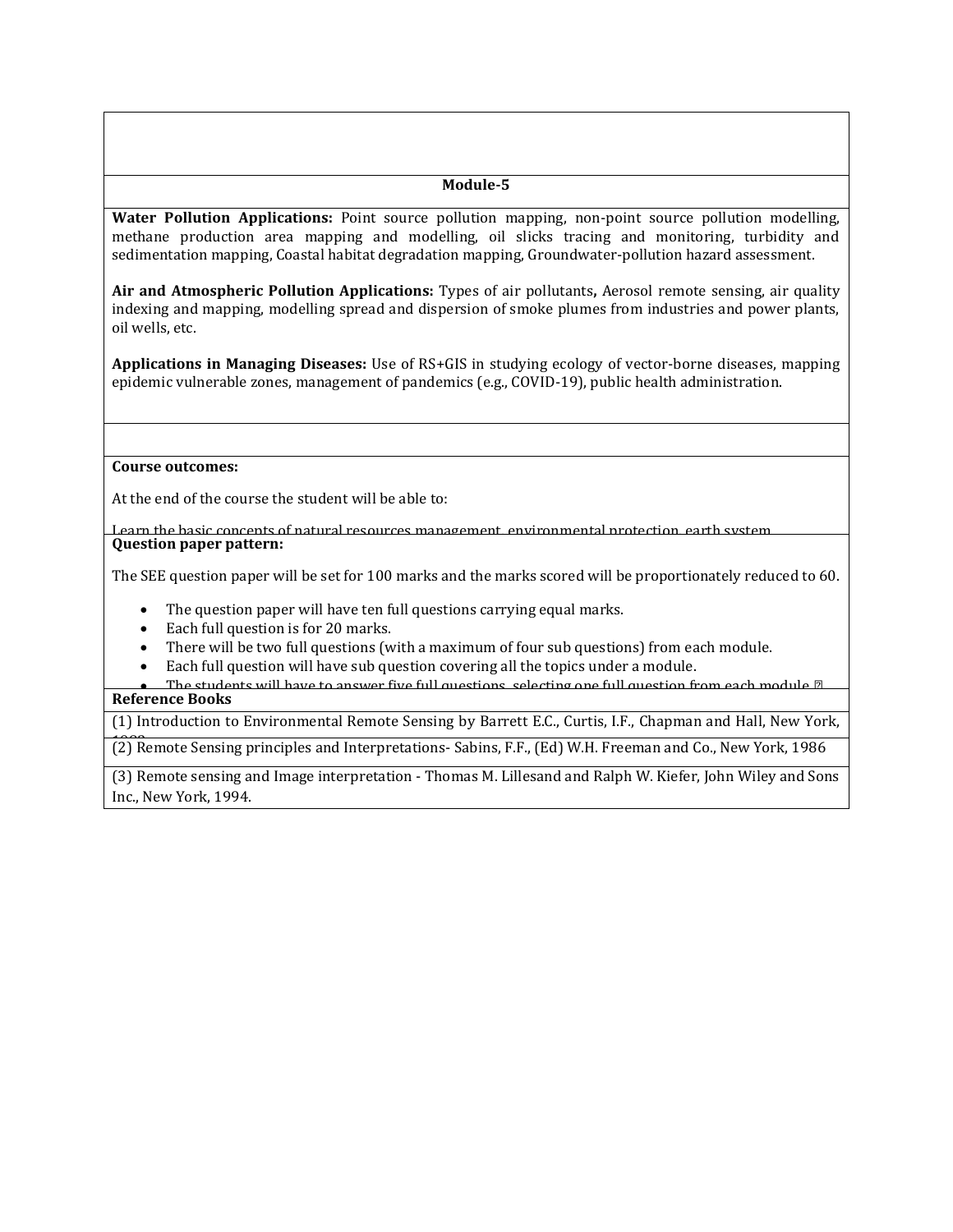| <b>CARTOGRAPHY, GEODESY, GLOBAL NAVIGATION SATELLITE SYSTEMS</b> |         |                  |    |  |  |
|------------------------------------------------------------------|---------|------------------|----|--|--|
| Course Code                                                      | 20CGI23 | CIE Marks        | 40 |  |  |
| Teaching Hours/Week (L:P:SDA)                                    | 3:0:2   | <b>SEE Marks</b> | 60 |  |  |
| Credits                                                          | 04      | Exam Hours       | 03 |  |  |
| Module-1                                                         |         |                  |    |  |  |

**Introduction to Cartography:** Definitions, history, terms, cartographic concepts, science and art in cartography, applications, essential cartographic process, conventional signs; plan and profile, representation of relief, conventional cartography, cartographic products.

**Introduction to Map:** Types of map, map scale, classes of maps, map composition, the mapping process; map projection, Map Numbering Systems, Map Legend, Symbols & Border Information, Label placement; Design & Layout of Maps, geographic content of the map, Base map & Thematic map. **Digital Cartography:** Digital cartography, Cartography in context of GIS, Principles of cartographic design in GIS, cartographic generalization, atlases and electronic atlases, hyper maps and digital spatial libraries, conventional cartography vs. Digital cartography; web cartography; overview of cartography.

## **Module-2**

## **Geodesy**

**Introduction to Geodesy:** Definitions, terms, types, history, classification**,** fundamental goals of geodesy; shape and size of the earth, applications. **Projections :** Classification of map projections, Scale factor, Introduction to Azimuthal, Conical and Cylindrical projections with emphasis on LCC, Polyconic and UTM; Transformations. **Geometric Geodesy:** Earth, Geoid and Reference Ellipsoid; Everest Spheroid, WGS 84, Vertical datum, Mean Sea Level, geometry of ellipsoid, level surfaces, plumb line and deflection of the vertical, coordinate system in geodesy.

#### **Module-3**

**Satellite Geodesy:** Introduction, Fundamentals of celestial mechanics, Normal orbits, Equation of motion and laws of Kepler, geometry of elliptic orbit, perturbed satellite motion, Lagrange and Gaussian Planetary equations, Gravitational perturbation, Doppler surveying, Advantages of satellite geodesy**.**

## **Module-4**

**Introduction to satellite-based Positioning systems:** GNSS, Definition, concept, GLONASS, GALILEO, GAGAN, India's NavIC. GPS working principle, Components of GPS – Space segment; control segment, user segment; principle of ranging; types of receivers; GPS satellite signals, GPS pseudo range and code phase tracking, Precise Point Positioning (PPP); satellite geometry and accuracy measure, signal propagation error; phase-tracking error, International GPS Geodynamic Services (IGS); GPS modernization,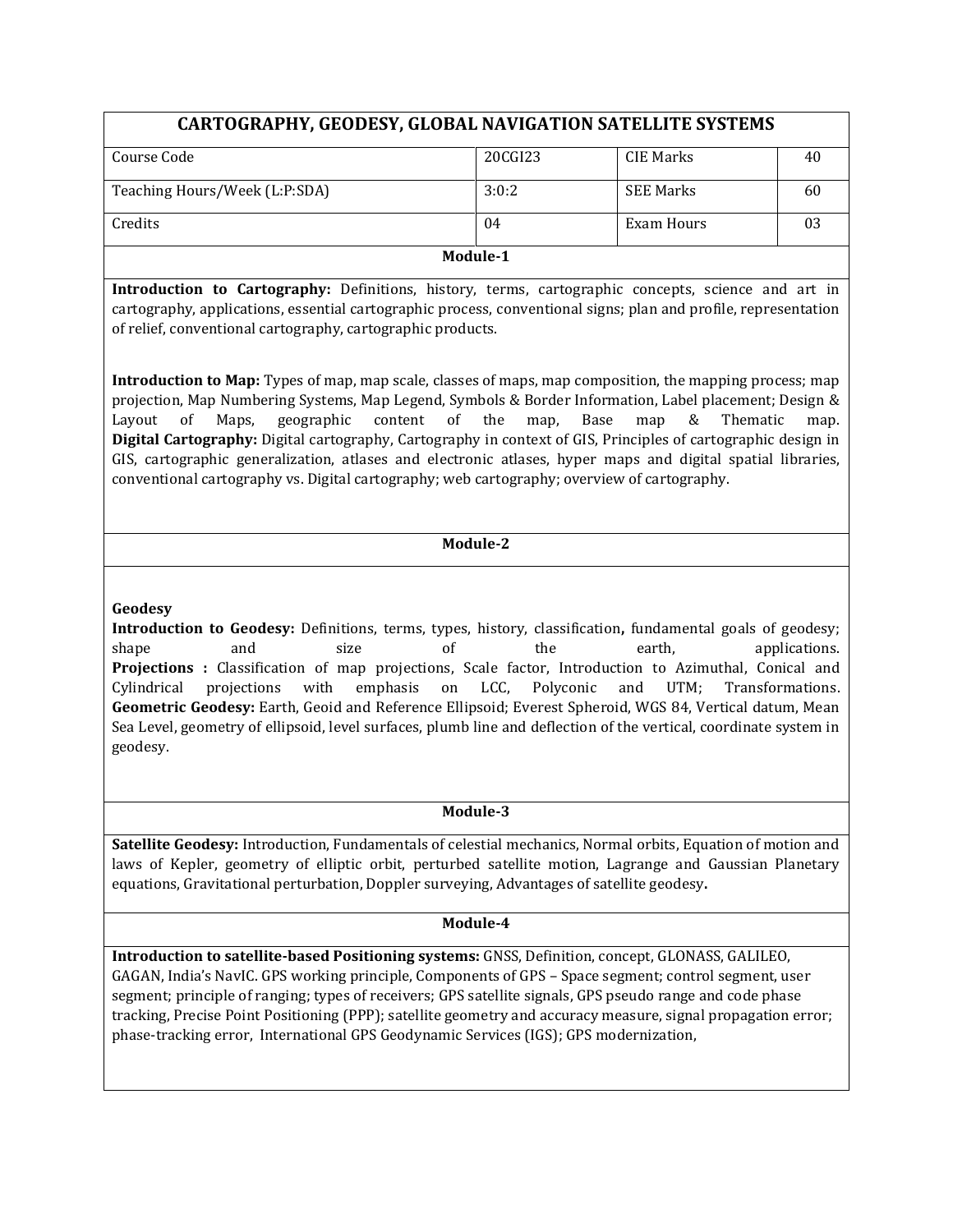**DGPS –** History, need for DGPS, concepts and principles, differential corrections, local area DGPS, wide area DGPS, carrier phase DGPS, LAAS, WAAS; rapid methods with GPS – rapid static method, semi kinematic method, Real time kinematic method. GPS accuracy, GPS pseudolites,

**Planning and Realization of GPS Observations:** Ground control provision by DGPS for geometric correction of satellite imagery / photograph. Ground control points, types, density, planning, reconnaissance survey, field observations, Criteria for selecting reference station, operational procedures, post processing, Receiver Independent Exchange Format (RINEX).

**Applications:** Applications in Engineering and Monitoring; Special applications of GPS; GPS technique and project cost, Continuously Operating Reference Station (CORS), applications of Location Based Services, Geofencing.

## **Course outcomes:**

At the end of the course the student will be able to:

Familiarization with Maps, Map reading, projection systems, Global Navigation, Satellite Systems & their applications in infrastructure planning & facilities of management. **Question paper pattern:**

The SEE question paper will be set for 100 marks and the marks scored will be proportionately reduced to 60.

- The question paper will have ten full questions carrying equal marks.
- Each full question is for 20 marks.
- There will be two full questions (with a maximum of four sub questions) from each module.
- Each full question will have sub question covering all the topics under a module.
- The students will have to answer five full questions, selecting one full question from each module. *∎* **Reference Books**

(1) Satellite Geodesy: Gunter Seebar,

(2) GPS satellite surveying: Alfred leick

(3) Essentials of GPS, N K Agrawal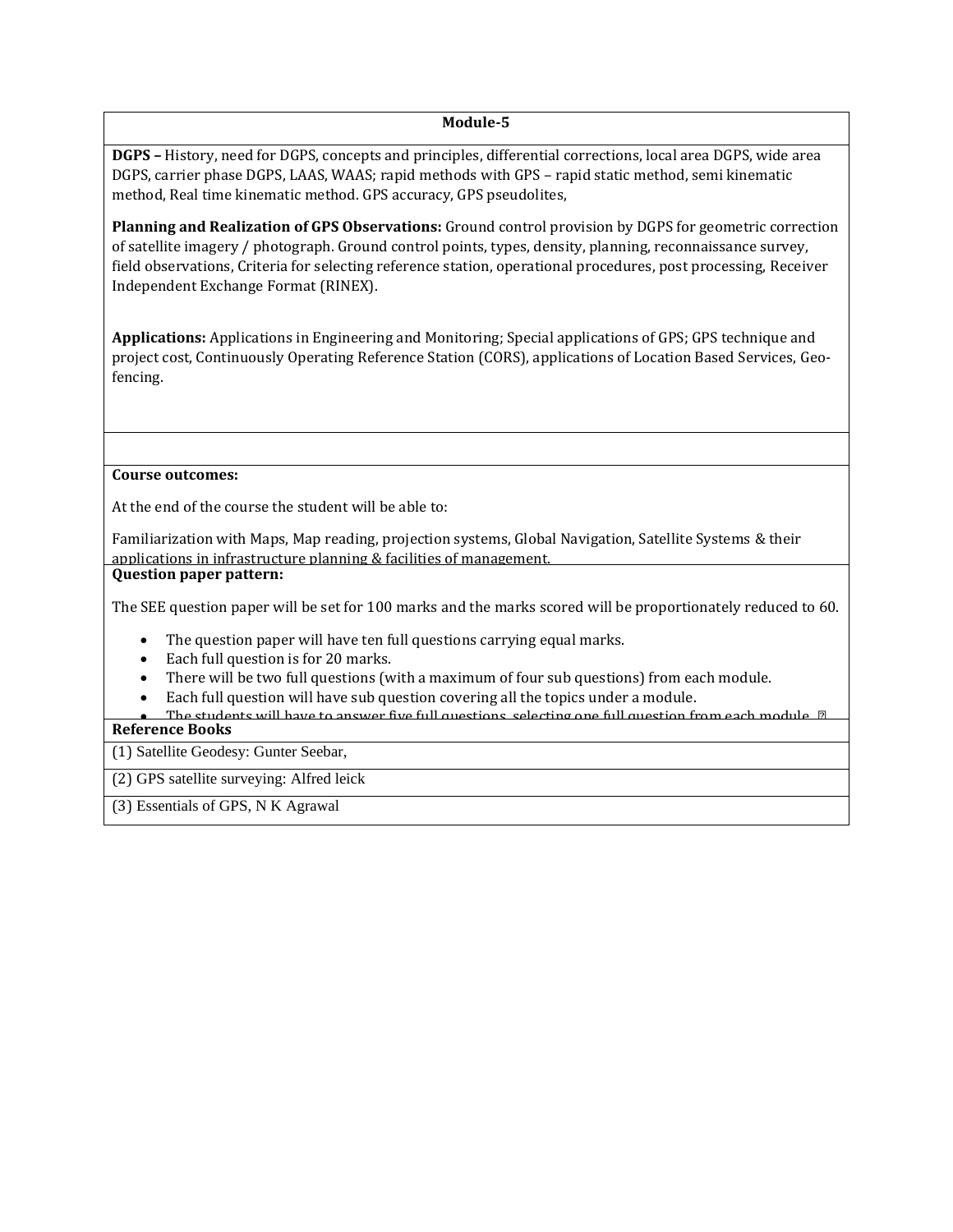| WEB APPLICATIONS IN GEOINFORMATICS |          |                  |    |  |  |
|------------------------------------|----------|------------------|----|--|--|
|                                    |          |                  |    |  |  |
| Course Code                        | 20CGI241 | CIE Marks        | 40 |  |  |
| Teaching Hours/Week (L:P:SDA)      | 4:0:0    | <b>SEE Marks</b> | 60 |  |  |
| Credits                            | 04       | Exam Hours       | 03 |  |  |
|                                    | Module-1 |                  |    |  |  |

**Introduction to Web GIS:** Definition, concept of Web GIS, History of web GIS, components of web GIS, internet, web GIS v/s Internet GIS, Fundamentals of computer networking – network environment – network communication models –protocols – TCP/IP. Applications of web GIS, users and stake holders of web GIS, advantages and limitations of web GIS, overview of Web GIS.

**Client/server Computing:** Client – server Concepts, client/server system partition– layered architecture – advantages and disadvantages of client server architecture. Distributed component framework – web mapping – static and interactive web mapping – open GIS web map server.

**Distributed geographic information services:** Principle – components – logic and data components.

## **Module-2**

**Geographic Markup Language:** Principles – characteristics – commercial web mapping programs - mobile GIS. Distributed GIS in data warehousing and data sharing.

**Functions of Web GIS:** Display of general information for the public, display of planning information, interactive display of spatial information sharing and distribution of spatial data as well as management of spatial data.

**Design of User Graphic Interface** User friendly interface, characteristics, menus and icons, common terms. Graphic Appearance - colours, sizes, fonts, scales and arrangement.

## **Module-3**

**Software.** Proprietary and Open Source for developing server and client applications. Evaluation of different software - ArcIMS, Map Objects, Mapguide, Map Server, Geomedia web map, Openlayers, Geoserver etc.

**Web GIS Data.** Classification of WEB GIS data, Geospatial data, type, characteristics, distribution, GIS interactive maps, - general maps at regional level, and very detailed maps down to lot level. Level of Service (LOS) Level of Contents (LOC) Level of GIS Functions or Level of Functions (LOF). A Cross Tabular Matrix (CTM) approach.

**Module-4**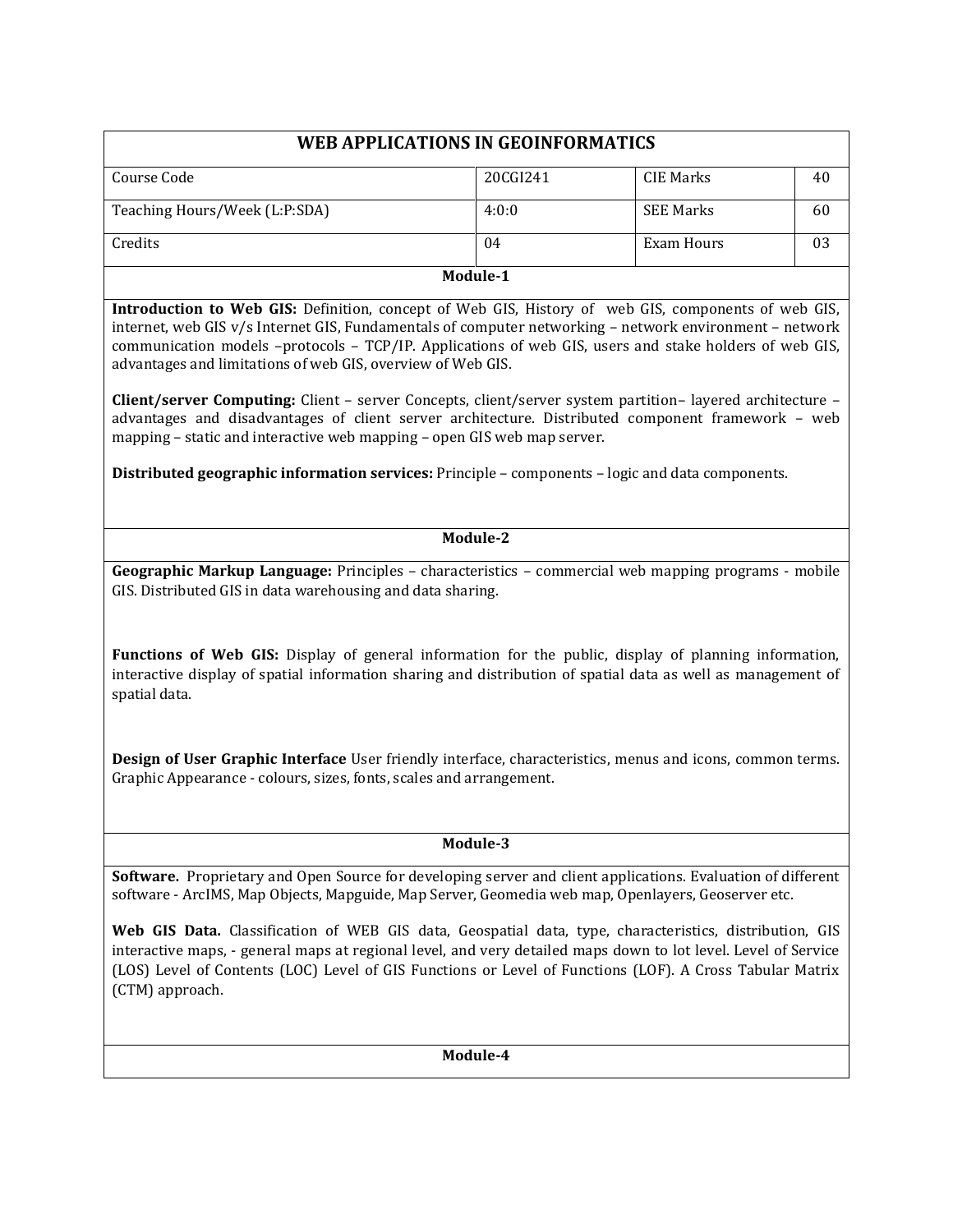**Applications of WEB GIS:** Participatory GIS -Web-based GIS For Collaborative Planning And Public Participation, Digital Democracy for planning, Local Environmental Decision-making, regional and local level planning. Community GIS, Intelligent transportation systems, planning and resource management. E-Governance.

### **Module-5**

**Python Scripting in Spatial data analysis:** Graphs, Graphs algorithm, Networking programming, GML processing, GUI programming Database Access, Geoprocessing using python, python in GIS.

#### **Course outcomes:**

At the end of the course the student will be able to:

Students understand the concept of client-server model, hosting of server/client application. Development of application and integration with database for data reviewed. Functionalities of development of customized **Question paper pattern:**

The SEE question paper will be set for 100 marks and the marks scored will be proportionately reduced to 60.

- The question paper will have ten full questions carrying equal marks.
- Each full question is for 20 marks.
- There will be two full questions (with a maximum of four sub questions) from each module.
- Each full question will have sub question covering all the topics under a module.

Cartwright, W., M.P. Peterson, G. Gartner (Eds) "Multimedia Cartography', Berlm: Springer.

#### **Reference Books**

(1) Zhong- [Ren Peng,](http://www.google.co.in/search?tbo=p&tbm=bks&q=inauthor:%22Zhong-Ren+Peng%22) [Ming-Hsiang Tsou,](http://www.google.co.in/search?tbo=p&tbm=bks&q=inauthor:%22Ming-Hsiang+Tsou%22) (2003) Internet GIS: Distributed Geographic Information Services for the Internet and Wireless Networks, Wiley.

(2) Paul A Zandbergen ESRI press, (2013) Python : Scripting for ArcGIS.

(3) Korte, G. B., (2001})"The GIS book": 5th Edition, Onward press, Australia.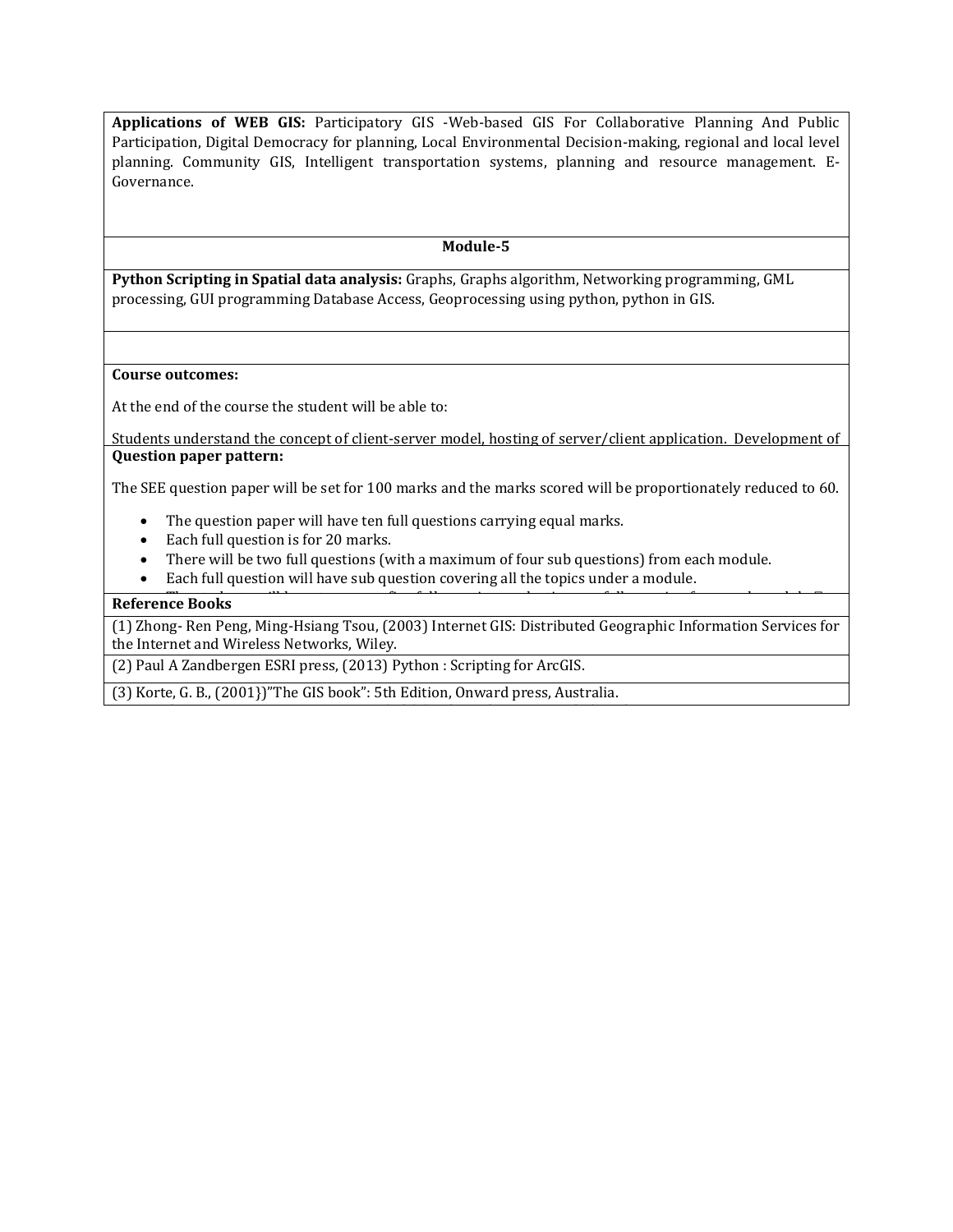# **PROGRAMMING IN C AND C++**

## **(Professional Elective -I)**

| Course Code                   | 20CGI242 | CIE Marks        | 40 |  |  |
|-------------------------------|----------|------------------|----|--|--|
| Teaching Hours/Week (L:P:SDA) | 4:0:0    | <b>SEE Marks</b> | 60 |  |  |
| Credits                       | 04       | Exam Hours       | 03 |  |  |
| Module-1                      |          |                  |    |  |  |

**Introduction:** Functionalities of Computer, Generations of computers, Types of Computers, Components of Computer, Central Processing Unit, Input/output Devices, Memory, RAM,ROM, Motherboard, Memory Units, Ports, Data & Information, Networking

**Operating Systems:** Operating system Structures, Process Management, memory management, Storage management, Protection & Security, Virtual machines, Distributed systems, Influential Operating systems, Case Studies: Linux, Windows

## **Module-2**

**Introduction to C (Procedure Oriented Programming)**: History of Programming language, importance of computer languages, Understanding Compiler. Input /Output functions: Console input output, Formatted input output, Contants, Variables. Data types and operators: types and uses of various operators and Expressions Control structures: Various looping mechanism, types of loops.

#### **Module-3**

**Introduction to Array:** Understanding Array, Working with Single multidimensional array. Limitations of array, handling the strings Structure Unions. Introduction to functions: Need of function, defining, calling function, different types of functions. Pointer, pointer with function and structure. File handling: Reading and writing the data to file.

#### **Module-4**

**Introduction to C++ (Object Oriented Programming):** Understanding Compiler. Input /Output functions: Console input output, Formatted input output, Importance of OOP Understanding Classes, objects, Methods and properties. Characteristic of OOP: Abstraction, Inheritance, Polymorphism, Encapsulation. OOP and POP: Difference between OOP and POP.

#### **Module-5**

Constructors and destructors: Creating classes and objects. Memory allocation for objects. Passing and returning of objects as parameters. Static data members and static member functions Access modifiers: modifying access of Classes, methods using public, private keywords. Functions and Operators: Function overloading and Overriding, Friend functions, Virtual base class, Virtual functions.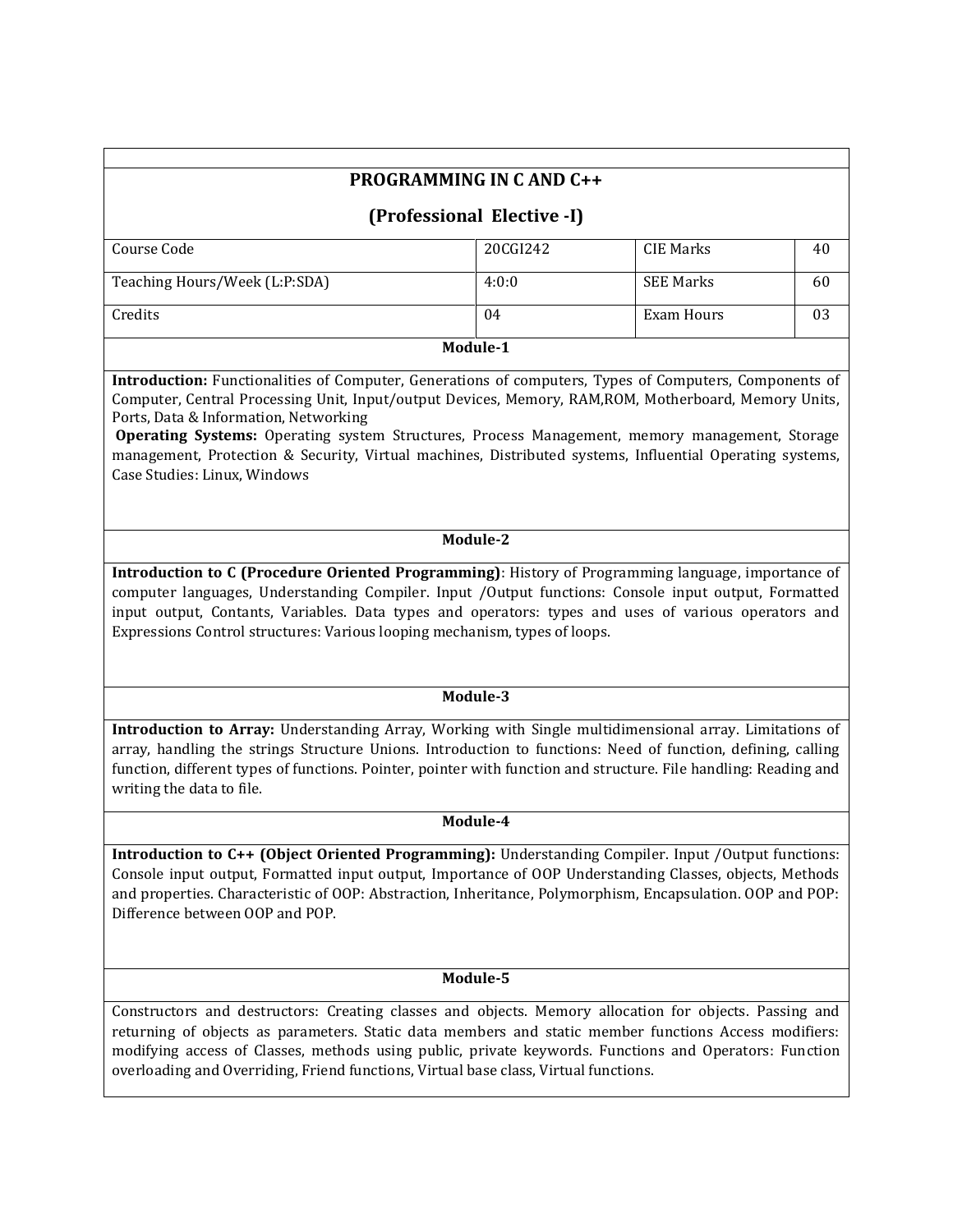## **Course outcomes:**

At the end of the course the student will be able to:

Basics of computer components, Basic of Operating System (OS), CPU & Softwares. Skill will be imparted to

## **Question paper pattern:**

The SEE question paper will be set for 100 marks and the marks scored will be proportionately reduced to 60.

- The question paper will have ten full questions carrying equal marks.
- Each full question is for 20 marks.
- There will be two full questions (with a maximum of four sub questions) from each module.
- Each full question will have sub question covering all the topics under a module.

## **Reference Books**

(1) Operating System Concepts – Avil Sillberschatz, Peter Baer Galvin, Greg Gayne

 (2) Programming Language Pragmatics - Michael L. Scott, 2nd Edition, Elsevier,2006

(3) Programming Languages Concepts and Constructs - Ravi Sethi, 2nd Edition, Pearson Education, 1996

(4) JavaScript: The Definitive Guide - David Flanagan, 6th Edition

(5) C++: The Complete Reference : The Complete Reference C++ 4th Edition

 $(6)$ . Object Oriented Programming with C++ 6th Edition by Balaguru Swamy

(7) The Complete Reference C 4th Edition (English, Paperback, Herbert Schildt)

# **ADVANCED REMOTE SENSING TECHNIQUES**

# **(Professional Elective-I)**

| Course Code                   | 20CGI243 | CIE Marks        | 40 |  |  |
|-------------------------------|----------|------------------|----|--|--|
|                               |          |                  |    |  |  |
| Teaching Hours/Week (L:P:SDA) | 4:0:0    | <b>SEE Marks</b> | 60 |  |  |
|                               |          |                  |    |  |  |
| Credits                       | 04       | Exam Hours       | 03 |  |  |
|                               |          |                  |    |  |  |
| Module-1                      |          |                  |    |  |  |

## **Module-1**

**Thermal Remote Sensing:** Thermal radiation principles, processes and thermal properties of materials, thermal conductivity, IR detection and imaging technology, thermal sensors and scanners, spatial resolution and ground coverage, geometric characteristics of across track and along track IR imageries, distortions and displacements, radiometric calibration of thermal scanners, interpretation of thermal IR imagery, temperature mapping with thermal scanner data, thermal inertia mapping, apparent thermal inertia, applications of thermal remote sensing in agriculture, geology, hydrogeology, urban heat budgeting.

## **Module-2**

**Passive Microwave Remote Sensing:** Basics of spectral characteristics of microwave radiometers, passive microwave scanners and sensors, applications in atmosphere, ocean and land.

**Module-3**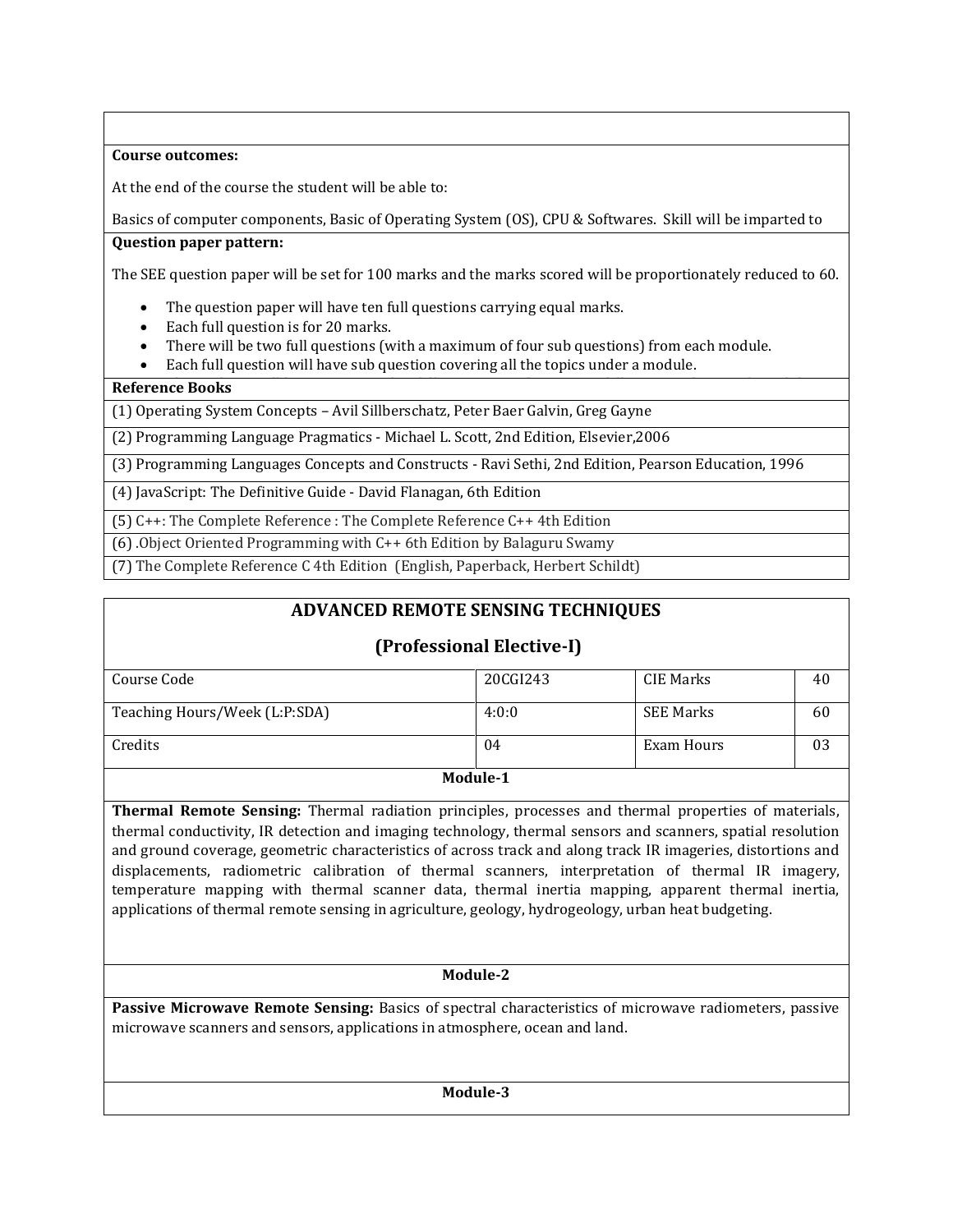**Active Microwave Remote Sensing:** RADAR- definition and development, RADAR equation, Radar Systems – airborne and space borne Side Looking Radars (SLR), and Synthetic Aperture Radar (SAR) and their components, imaging systems, scattering theory, factors affecting radar resolution, geometric characteristics of radar imagery, RADARgrammetry, coherence, phase unwrapping, polarization, image registration, baseline determination, measurement of surface topography and deformation analysis, RADAR image interpretation. SAR interferometry- principle, image processing, factors affecting SAR interferometry, Applications of active microwave sensors.

#### **Module-4**

**LIDAR Remote Sensing:** Physics of laser, laser interaction with objects, LiDAR: principle, Multiple return, Components of LiDAR Airborne Laser Terrain Mappers (ALTM), system, INS-GPS integration, measurement of laser range, calibration, flight planning, components of LiDAR, raw data and DEM processing, data classification techniques, LiDAR data integration with spectral data, Space- borne LIDARS, LiDAR Applications

### **Module-5**

**Hyper-spectral Remote Sensing:** Hyper-spectral Imaging: Hyper spectral concepts, data collection systems, calibration techniques, data processing, N-dimensional scatter-plots, Spectral angle mapping, Spectral mixture analysis, Spectral Matching, Classification techniques, airborne and space-borne hyperspectral sensors and applications.

#### **Course outcomes:**

At the end of the course the student will be able to:

Students will get exposure to modern and advanced satellite remote sensing techniques including retrieval of physical parameters like SST, LST, Terrain Analysis etc.

#### **Question paper pattern:**

The SEE question paper will be set for 100 marks and the marks scored will be proportionately reduced to 60.

- The question paper will have ten full questions carrying equal marks.
- Each full question is for 20 marks.
- There will be two full questions (with a maximum of four sub questions) from each module.
- Each full question will have sub question covering all the topics under a module.

#### **Reference Books**

(1) Fawaz T Ulaby, Richard K Moore and Adrian K Fung, Microwave Remote Sensing active and passive, Vol. 1, 2 and 3 Addison – Wesly Publication company 1981, 1982, and 1986.

(2) Philip N Slater, Remote Sensing, optics and optical systems. 1980

(3) Robert M Haralick and Simmonet, Image processing for remote sensing 1983.

(4) Robert N Colwell Manual of Remote sensing Volume1, American Society of Photogrammetry 1983.

(5) Travett J W Imaging Radar for Resources surveys, Chapman andHall, London 1986.

(6) Remote sensing and Image Interpretation by Thomas M Lillesand and Ralph W. Keifer fourth Edition,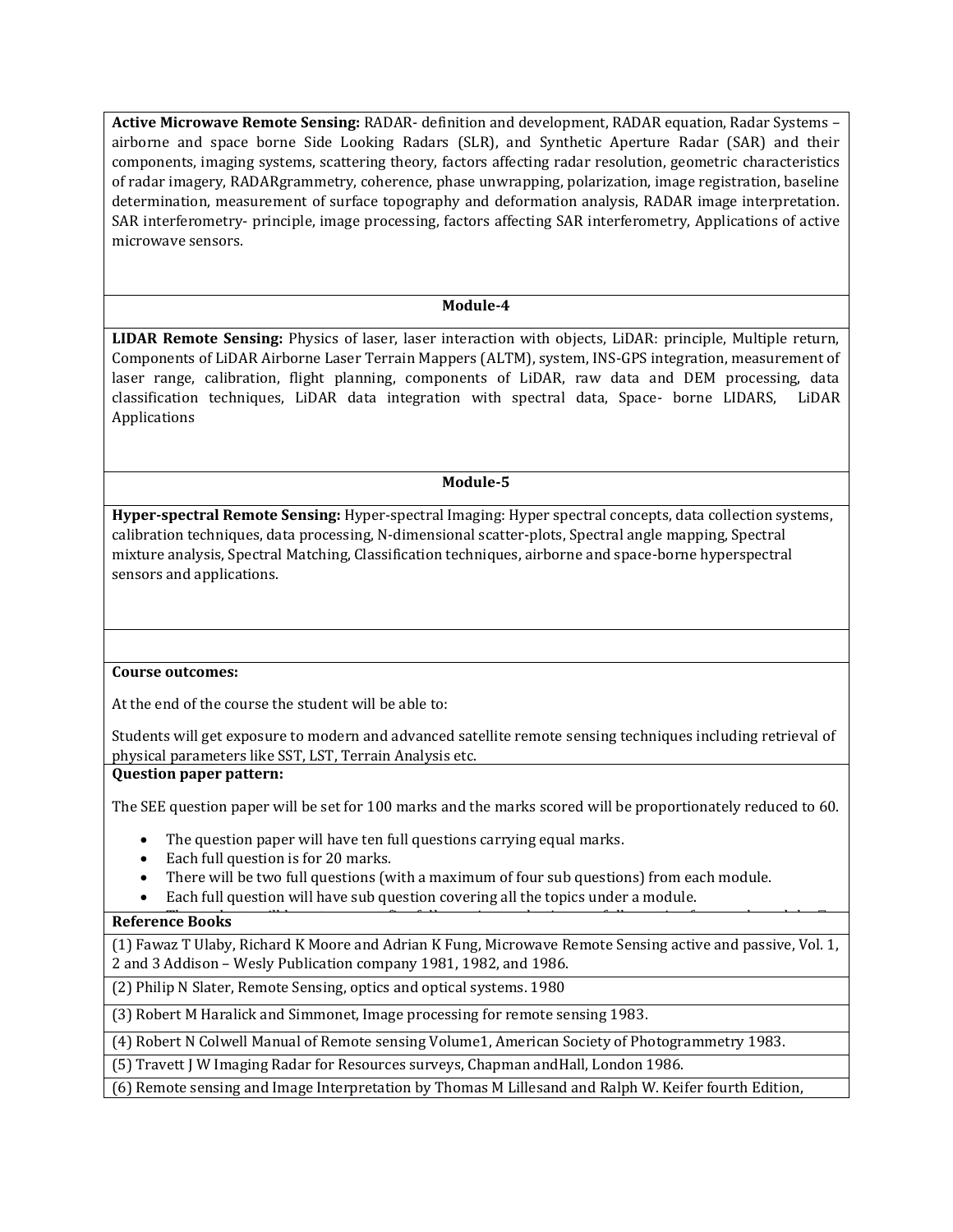(7) Remote Sensing Geology by Ravi P Gupta, Second edition, 2003, Springer

(8) Remote Sensing Principles and Interpretation by Floyd F Sabins, 1997, W H Freeman And Company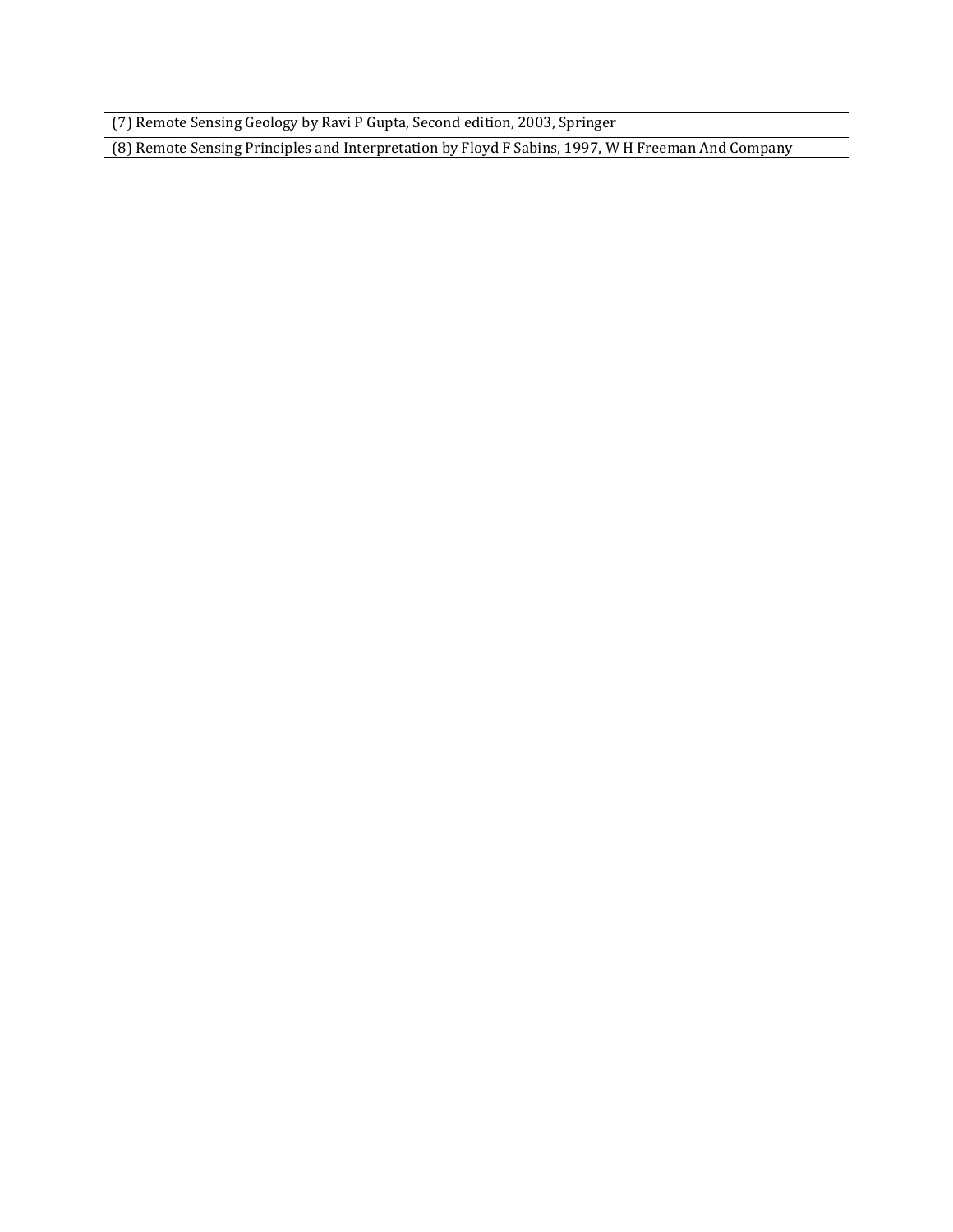| <b>EARTH OBSERVATION SYSTEMS</b> |          |                  |    |  |
|----------------------------------|----------|------------------|----|--|
| Course Code                      | 20CGI244 | CIE Marks        | 40 |  |
| Teaching Hours/Week (L:P:SDA)    | 4:0:0    | <b>SEE Marks</b> | 60 |  |
| Credits                          | 04       | Exam Hours       | 03 |  |
|                                  | Module-1 |                  |    |  |

**Introduction to Earth Observation system:** Introduction Of Earth Observation System, Sensing Platforms, Airborne Platforms, Spaceborne Platforms, Near-Polar Orbits, Geosynchronous Orbits, Sensors, Optical Sensors, Photographic Cameras Digital Aerial Cameras, Video Cameras, Radiometers, Electro-Optical Scanners, Microwave Sensors, Passive Microwave Sensors, Active Microwave Sensors, LiDAR ,The Ground Segment ,Earth-Observing Systems .

**Module-2**

**International Satellite Programmes:** The Landsat System, Satellite Pour l' observation De La Terre (SPOT), Pleiades Systems, The Earth Observing System Mission, Terra (Eos-Am), Aqua (Eos Pm), 8 Earth Observing-1 (Eo-1) Mission, Rapid eye.

**Module-3**

**Indian Remote Sensing Satellites Missions:** IRS IA/IB, IRS IC/ID, Resource sat series, Cartosat series, OCM series, RISAT series, HySi.

**Module-4**

**Hyperspectral and Hyper Resolution Data:** High Spatial Resolution Remote Sensing Systems, Early bird & Quick bird, Ikonos, Orbview-3, Geoeye-1, Worldview Missions Hyperspectral resolution sensors of India and world-wide systems.

**Module-5**

**Microwave Missions:** Spaceborne Imaging Microwave Systems , Seasat , European Remote Sensing Satellite (Ers-1 And -2) , Sentinel-1 Japanese Earth Resources Satellite (Jers-1), Advanced Land Observation Satellite (Alos-1), Radarsat Missions, Radarsat-1 , Radarsat-2 , Radarsat Constellation Mission (Rcm) , Envisat , Radar Imaging Satellite (Risat) Missions, Radar Imaging Satellite (Risat-2), Radar Imaging Satellite (Risat-1), Soil Moisture And Ocean Salinity Mission (Smos)., Measurement Principle , Soil Moisture Active Passive Mission (Smap).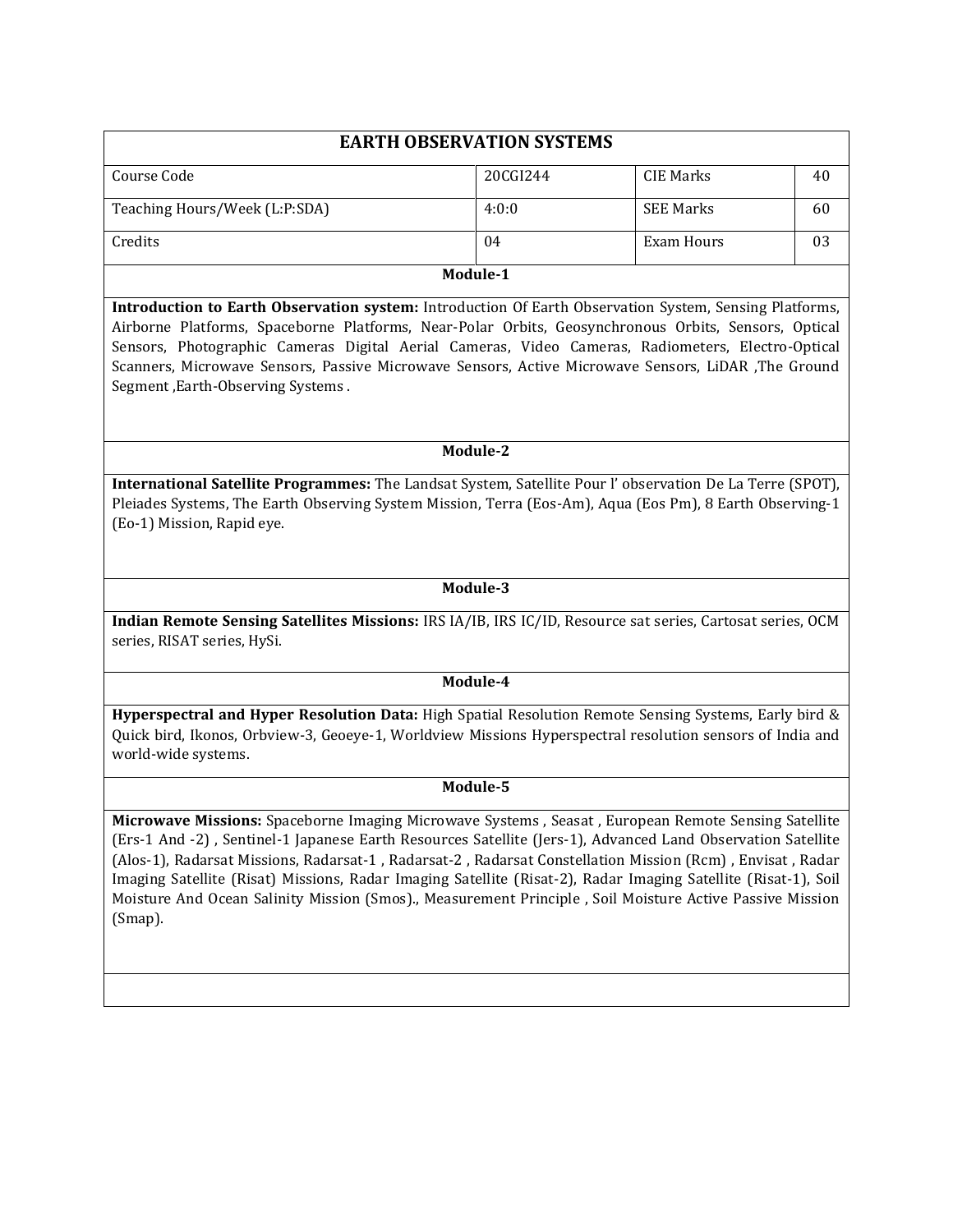## **Course outcomes:**

At the end of the course the student will be able to learn:

- Existing and emerging earth observation system.
- Various satellite platforms
- IDNNS program and its data process

# **Question paper pattern:**

The SEE question paper will be set for 100 marks and the marks scored will be proportionately reduced to 60.

- The question paper will have ten full questions carrying equal marks.
- Each full question is for 20 marks.
- There will be two full questions (with a maximum of four sub questions) from each module.
- Each full question will have sub question covering all the topics under a module.

# **Reference Books** (1) Aoki, S., 2006. Nihon no Uchu Senryaku (Japanese Space Strategy), Keio University Press, Tokyo, p. 309. (2) Richards and jia "Global Earth Observation Systems". (3) Richards and jia "Global Earth Observation Systems".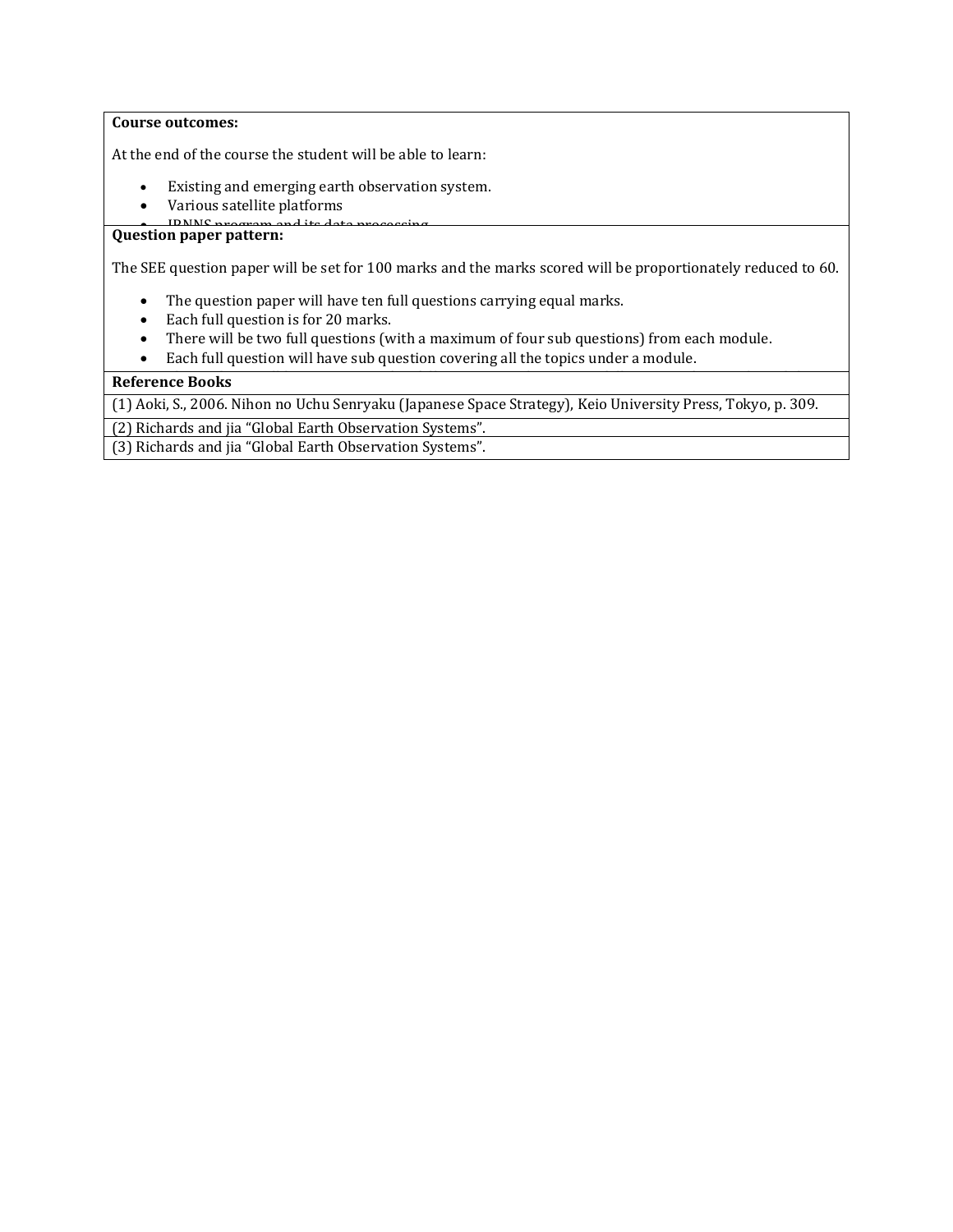## **COMPUTATIONAL INTELLIGENCE IN GEOINFORMATICS**

## **(Professional Elective –II)**

| Course Code                   | 20CGI251 | <b>CIE Marks</b> | 40 |  |  |
|-------------------------------|----------|------------------|----|--|--|
|                               |          |                  |    |  |  |
| Teaching Hours/Week (L:P:SDA) | 4:0:0    | <b>SEE Marks</b> | 60 |  |  |
| Credits                       | 04       | Exam Hours       | 03 |  |  |
| Module-1                      |          |                  |    |  |  |

**Computational Intelligence:** An overview of computational intelligence: various paradigms - Expert Systems, Artificial Neural Network, Fuzzy Logic, Genetic Algorithms/Programming, History and development.

**Expert Systems:** An Overview of expert systems, Knowledge Representation, Symbolic Representation, Rule-Based Systems, Logic Programming, Knowledge Acquisition, Heuristic Classification, Tools for Building Expert Systems, Machine Learning, Hybrid Systems.

## **Module-2**

**Artificial Neural Networks :** Fundamental Concepts: Introduction to Neural networks, Biological neurons and their mathematical models such as McCulloch-Pitts, Perceptron and AdaLine, Linear separability problem, Different types of learning algorithms: Supervised, Unsupervised and Reinforcement learning algorithms.

#### **Module-3**

**Multi-layer Feed Forward Networks:** Multi-Layer Perceptron (MLP) with generalized delta rule, delta rule with momentum term, Radial Basis function network (RBF) and its learning algorithms, Neural network design: selection of hidden layer, hidden node, learning rate, number of epoch, initialization of weight matrix and selection of training and testing patterns. Application to function approximation, pattern classification.

**Competitive and Recurrent Networks:** Competitive network: Hebbian learning algorithm, Winner-Take-All learning, Self-Organizing feature map network, Principal component network and Independent component network, Recurrent network: Basic models, Hopfield network: network dynamics, learning methods, application to pattern recognition and storage problems.

## **Module-4**

**Fuzzy Logic:** Introduction and background to fuzzy logic: Linguistic variables, Membership functions, Fuzzification, Defuzzification, Basic operations on fuzzy sets, Fuzzy relations, Fuzzy c-means clustering, Applications to pattern recognition, data analysis.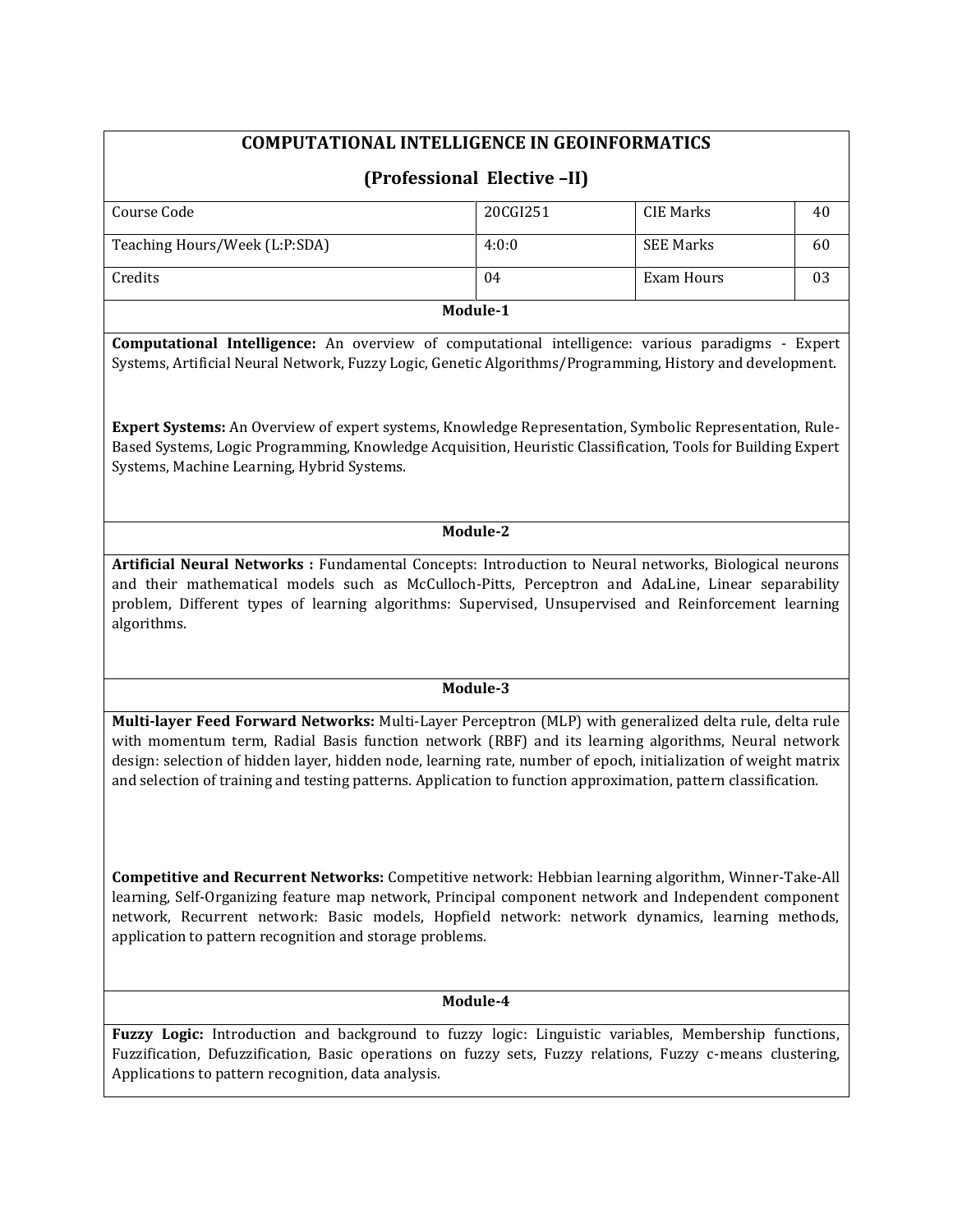#### **Genetic Algorithm and Programming**

Introduction and background to genetic algorithm, Darwinian principle, Genetic operators, Schema theorem, Fitness and scaling problems, Introduction to Genetic programming, Introduction to Automatically Defined Functions -- Regression example. Application of GP to pattern recognition problems.

#### **Course outcomes:**

At the end of the course the student will be able to:

Artificial Intelligence is the law for Network Route Planning and in Image analysis. Students are exposed to the fundamental of Artificial Intelligence and also concepts of algorithm development. Its application in RS & **Question paper pattern:**

The SEE question paper will be set for 100 marks and the marks scored will be proportionately reduced to 60.

- The question paper will have ten full questions carrying equal marks.
- Each full question is for 20 marks.
- There will be two full questions (with a maximum of four sub questions) from each module.
- Each full question will have sub question covering all the topics under a module.

## **Reference Books**

Press, 1992.

(1) Expert Systems and Applied Artificial Intelligence, E. Turban, Macmillan, 1992

(2) Introduction to Expert Systems, Peter Jackson, Harlow, England: Addison Wesley Longman, 1999.

(3) Neural networks: A comprehensive Foundation, Simon Haykins, Prentice Hall Inc., 1999.

(4) Fuzzy sets, uncertainty and information, Geroge J. Klir, Tina A. Folger, Prentice Hall inc., 2000.

(5) Genetic Algorithms in Search, Optimization, and Machine Learning, Goldberg, David Edward, Addison-

(6) Genetic Programming: On the Programming of Computers by Means of Natural Selection, J. Koza, The MIT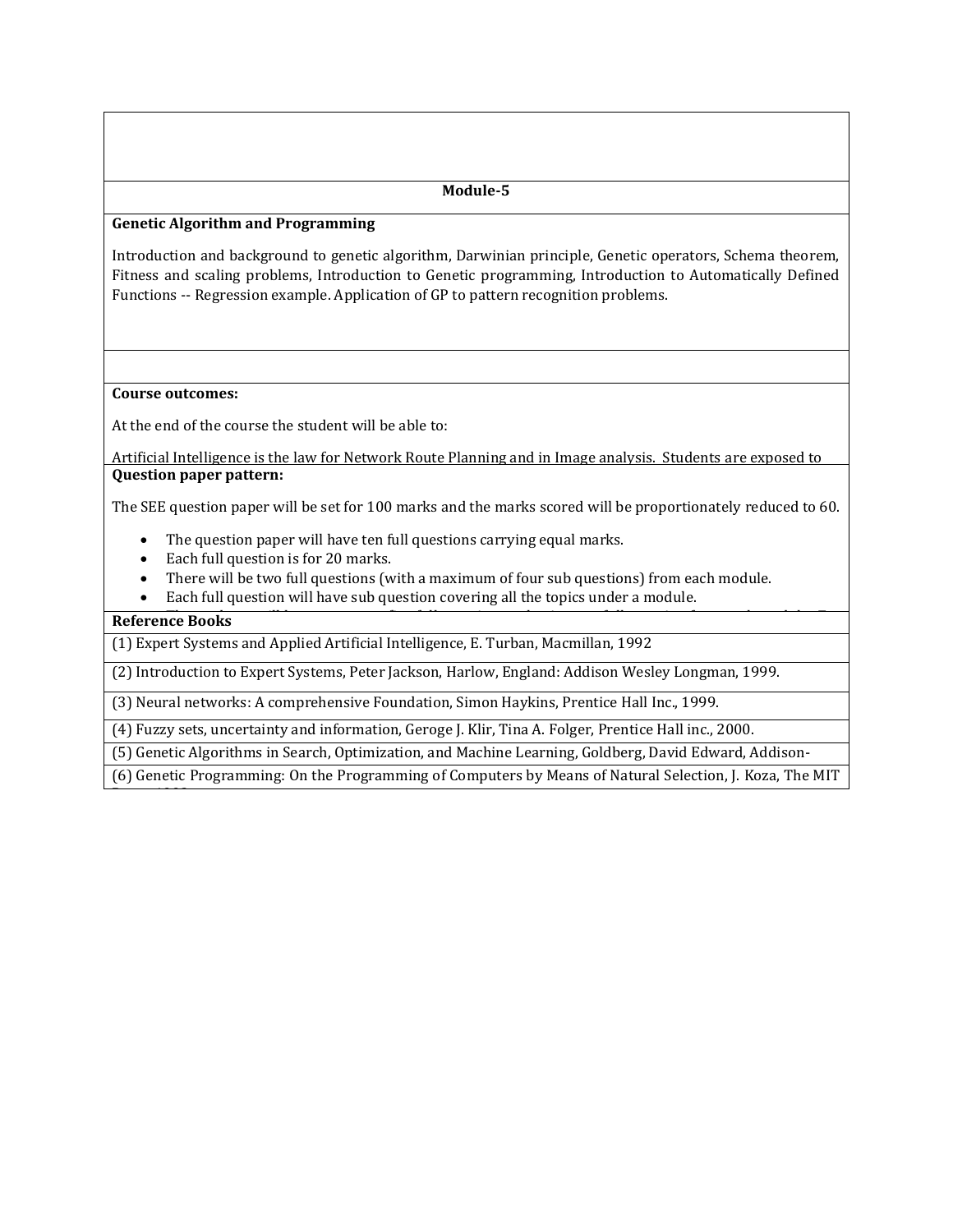| PROGRAMMING IN .NET, JAVASCRIPT AND HTML                                                                                                                                                                                                                                                                                                                                                                                                                                                                                                                        |          |                   |    |  |  |
|-----------------------------------------------------------------------------------------------------------------------------------------------------------------------------------------------------------------------------------------------------------------------------------------------------------------------------------------------------------------------------------------------------------------------------------------------------------------------------------------------------------------------------------------------------------------|----------|-------------------|----|--|--|
| (Professional Elective -II)                                                                                                                                                                                                                                                                                                                                                                                                                                                                                                                                     |          |                   |    |  |  |
| Course Code                                                                                                                                                                                                                                                                                                                                                                                                                                                                                                                                                     | 20CGI252 | <b>CIE Marks</b>  | 40 |  |  |
| Teaching Hours/Week (L:P:SDA)                                                                                                                                                                                                                                                                                                                                                                                                                                                                                                                                   | 4:0:0    | <b>SEE Marks</b>  | 60 |  |  |
| Credits                                                                                                                                                                                                                                                                                                                                                                                                                                                                                                                                                         | 04       | <b>Exam Hours</b> | 03 |  |  |
| Module-1                                                                                                                                                                                                                                                                                                                                                                                                                                                                                                                                                        |          |                   |    |  |  |
| Introduction to Java: Classes: Classes in Java; Declaring a class; Class name; Super classes; Constructors;<br>Creating instances of class; Inner classes. Inheritance: Simple, multiple, and multilevel inheritance;<br>Overriding, overloading. Exception handling: Exception handling in Java, Multi Threaded Programming: What<br>are threads? How to make the classes threadable; Extending threads; Implementing runnable;<br>Synchronization; Changing state of the thread; Bounded buffer problems, read-write problem, producer-<br>consumer problems. |          |                   |    |  |  |
| Module-2                                                                                                                                                                                                                                                                                                                                                                                                                                                                                                                                                        |          |                   |    |  |  |
| Swings: The origins of Swing; Two key Swing features; Components and Containers; The Swing Packages; A<br>simple Swing Application; Create a Swing Applet; Jlabel and ImageIcon; JTextField; The Swing Buttons;<br>JTabbedpane; JScrollPane; JList; JComboBox; JTable.                                                                                                                                                                                                                                                                                          |          |                   |    |  |  |
| Module-3                                                                                                                                                                                                                                                                                                                                                                                                                                                                                                                                                        |          |                   |    |  |  |
| Introduction to java script: importance of Java script, creating sample program. Data type operators:<br>Various Data type and its importance. Understanding and using various types of operators and Expressions<br>Various are looping mechanism, Understanding loops. If else and Switch case Binding                                                                                                                                                                                                                                                        |          |                   |    |  |  |
|                                                                                                                                                                                                                                                                                                                                                                                                                                                                                                                                                                 | Module-4 |                   |    |  |  |
| Iterative mechanisms:: Objects, Arrays, Functions, Classes & Modules, Pattern Matching with Regular<br>Expressions. Creating dynamic web pages Understanding DOM API, Dojo Framework and Digits. Debugging in<br>web application: working with developer tools in browser. Layout engines used in various browsers                                                                                                                                                                                                                                              |          |                   |    |  |  |
| Module-5                                                                                                                                                                                                                                                                                                                                                                                                                                                                                                                                                        |          |                   |    |  |  |
| HTML (Hyper Text markeup Language): Syntax, Elements, Attributes, Headings, Paragraphs, Styles,<br>Formatting, Comments, Colours, CSS, Links, Images, Tables, Lists, Blocks, Classes, HTML                                                                                                                                                                                                                                                                                                                                                                      |          |                   |    |  |  |
|                                                                                                                                                                                                                                                                                                                                                                                                                                                                                                                                                                 |          |                   |    |  |  |
| Course outcomes:                                                                                                                                                                                                                                                                                                                                                                                                                                                                                                                                                |          |                   |    |  |  |

At the end of the course the student will be able to:

 $\mathbf{u} = \mathbf{u} - \mathbf{u}$ 

Basics of computer components, Basic of Operating System (OS), CPU & Softwares. Skill will be imparted to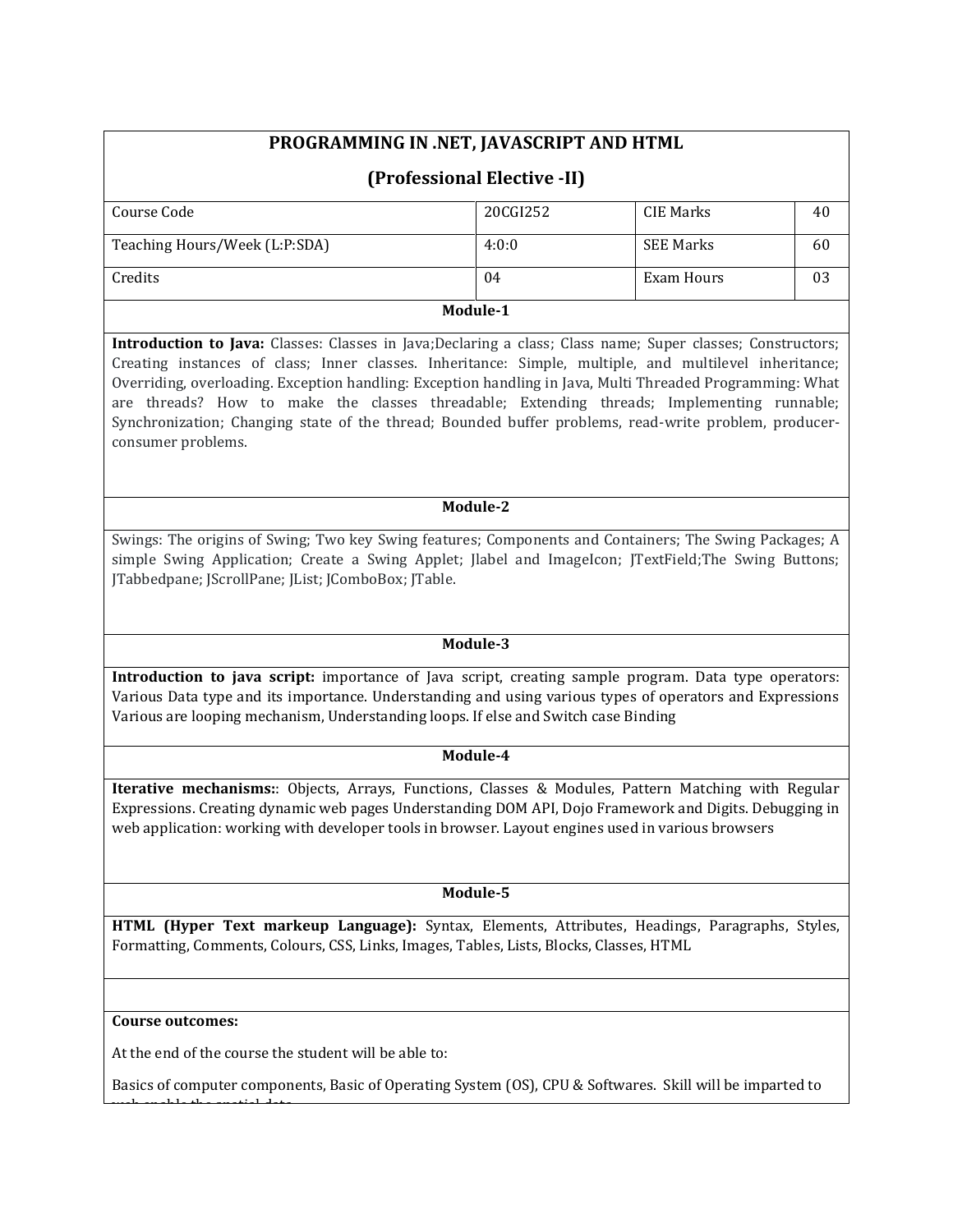## **Question paper pattern:**

The SEE question paper will be set for 100 marks and the marks scored will be proportionately reduced to 60.

- The question paper will have ten full questions carrying equal marks.
- Each full question is for 20 marks.
- There will be two full questions (with a maximum of four sub questions) from each module.
- Each full question will have sub question covering all the topics under a module.

## **The Students Reference Books**

(1) Computer Architecture A Quantitative Approach - John L. Hennessy, David A. Patterson, 4th Edition,

Elsevier, 2006 (2) Operating System Concepts – Avil Sillberschatz, Peter Baer Galvin, Greg Gayne

(3) Programming Language Pragmatics - Michael L. Scott, 2nd Edition, Elsevier,2006

(4) Programming Languages Concepts and Constructs - Ravi Sethi, 2nd Edition, Pearson Education, 1996.

(5) How to think like a computer scientist : learning with Python - Allen Downey, Je\_rey Elkner, Chris Meyers.

(6) The Complete Reference Java Seventh Edition –Herbert Schildt

1. (7) JavaScript: The Definitive Guide - David Flanagan, 6th Edition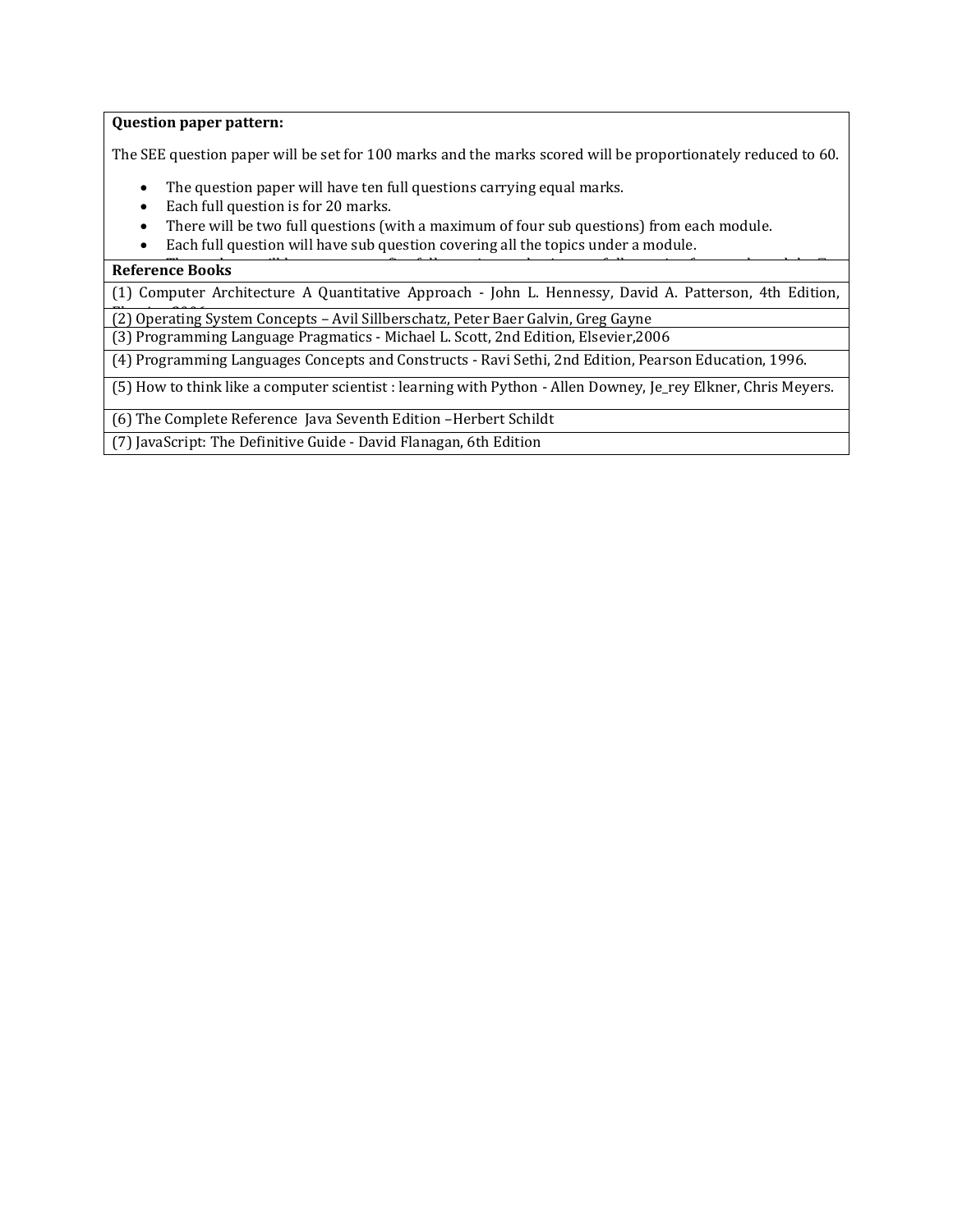# **ADVANCED GEOGRAPHIC INFORMATION SYSTEMS**

|                               | (Professional Elective-II) |            |    |
|-------------------------------|----------------------------|------------|----|
| Course Code                   | 20CGI253                   | CIE Marks  | 40 |
| Teaching Hours/Week (L:P:SDA) | 4:0:0                      | SEE Marks  | 60 |
| Credits                       | 04                         | Exam Hours | 03 |

**Module-1**

**Geodatabase:** Basic geodatabase and structure, Types of geodatabase, Advantages of geodatabase, Basic geodatabase structure, Topology, relational classes, geometric networks, raster data - Creating geodatabase, organizing data, defining database structure - Understanding spatial reference in geodatabase – Modifying spatial domain, Simple feature creation in geodatabase, Creating and editing map topology, - Types of geodatabase annotation - Adding behaviour to a geodatabase.

## **Module-2**

**Surface Analysis:** Slope and aspect - Hydrologic functions - View sheds - Shaded relief maps Spatial analysis - Surface analysis - 3-D analysis – Map algebra - Cell statistics DEM, DTM and TIN

**Model Building and Spatial Modelling:** Why build models - Anatomy of a model - Model elements - Introduction to scripting. The object model in GIS. Vector and raster data extraction for modeling, Land use classification, Temporal land use analysis, Spatial modeling procedure, Cellular automata modeling, Methods of spatial interpolation.

**Data Accuracy, Error Assessment and Propagation:** Spatial data standards, Positional accuracy, Accuracy measurement techniques, Error in linear and area feature, Land use classification accuracy, Attribute accuracy, Error propagation in spatial attribute

**Advanced Cartography:** Annotations, labels, and metadata; Map making with advance tricks Working with labels and annotations – Managing (organizing and modifying) labels and annotations - Metadata file creation and management with new tools.

#### **Module-3**

**Multi-Criteria Decision Analysis and Spatial Decision support System (SDSS):** Elements of multi-criteria decision analysis, classification of decision problems, criteria evaluation, hierarchical decision alternatives and constraints, alternatives and decision variables, deterministic variables, criteria weighting , estimation weights, ranking methods, decision rules, multi-attribute decision rules, sensitivity analysis, SDSS, what is SDSS, requirements multi-criteria spatial decision support systems (SDSS). SDSS for location planning, application-specific capabilities.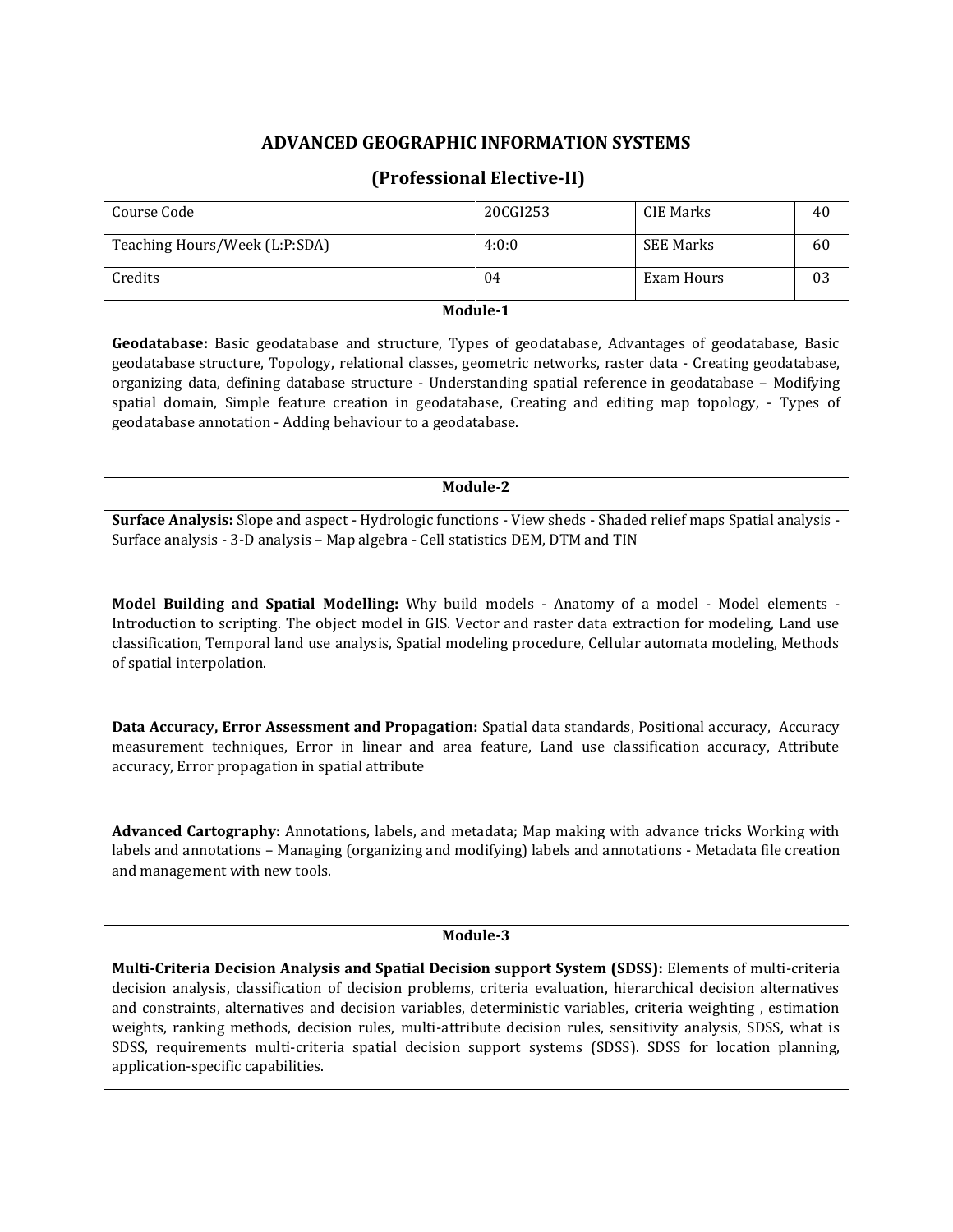**Expert GIS :** Introduction to concepts of Expert GIS, Data formats, Proprietary file formats, translator and transfer formats, open formats, standards, metadata, standards gazetteer, XML and GML, GIS and databases Spatial databases, relational databases, object databases, advanced database technology, derived mapping – generalization, text placement, automated cartography, data from imagery, Web GIS, simple maps in web pages, web software, Mobile GIS –positioning, location based services, personal and vehicle navigation, LBS for mass market, telematics. –Applications

#### **Module-5**

**Enterprise GIS :** User need assessment; old and new spatial database models, SDE layers, Geodatabase, architecture design, capacity planning(Hardware), security planning, RDBMS, RDBMS software selection, GIS software selection, planning for migration. Enterprise GIS management.

**Case Studies:** GIS analysis in transportation, GIS analysis in water management, urban development, environmental analysis, hydrological modeling, Habitat suitability modeling, virtual cities 3D modeling and visual simulation, Automata based models of Urban system

#### **Course outcomes:**

At the end of the course the student will be able to:

Students will be equipped with modern tools, soft wares of GIS and be confident to implement a GIS project **Question paper pattern:** 

The SEE question paper will be set for 100 marks and the marks scored will be proportionately reduced to 60.

- The question paper will have ten full questions carrying equal marks.
- Each full question is for 20 marks.
- There will be two full questions (with a maximum of four sub questions) from each module.
- Each full question will have sub question covering all the topics under a module.

#### Textbook/ Textbooks

(1) GIS and Multi-criteria decision analysis by Jacek Malczewski, John Wiley and sons.

(2) Expert Systems by Peter Jackson, third edition, 1999, Pearson Education.

(3) Concepts and Techniques of Geographic Information Systems, CP Lo, Albert K W Yeung, 2005 Prantice

(4) Geographic Information Systems – An introduction by Tor Bernhardsen, John Wiley and Sons, Inc., New

(5) Remote sensing and Image interpretation by Thomas M. Lillesand and Ralph W. Kiefer, John Wiley and Sons Inc., New York, 1994.

(6) Geographical Information Systems – Principles and Applications, Volume I & II, edited by David J. Maguire, Micheal F Goodchild and David W Rhind, John Wiley Sons. Inc., New York 1991.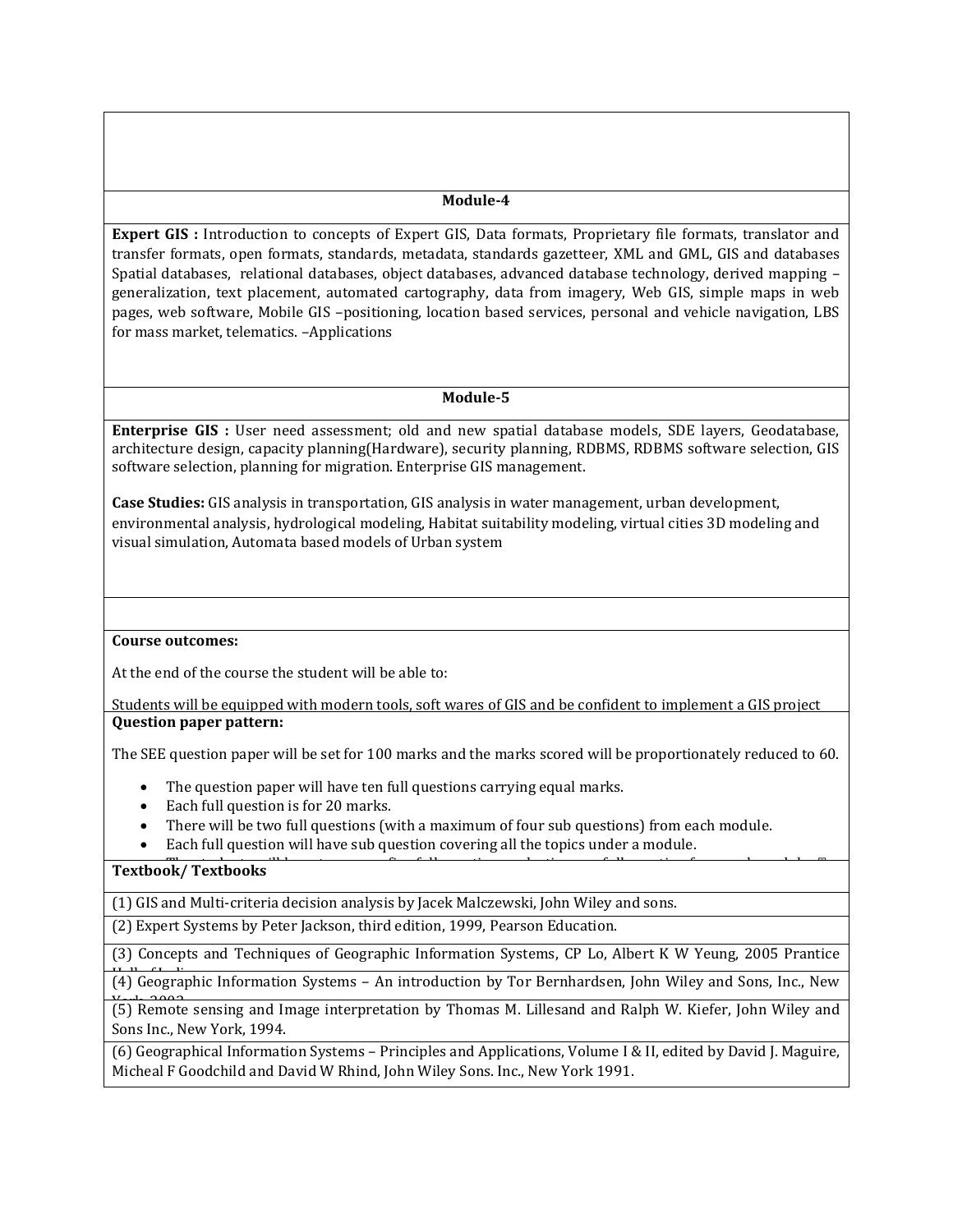# **UNMANNED AERIAL VEHICLES (UAV'S) DATA ACQUISITION, ANALYSIS AND APPLICATIONS**

| Course Code                   | 20CGI254 | CIE Marks        | 40 |  |  |
|-------------------------------|----------|------------------|----|--|--|
|                               |          |                  |    |  |  |
| Teaching Hours/Week (L:P:SDA) | 4:0:0    | <b>SEE Marks</b> | 60 |  |  |
|                               |          |                  |    |  |  |
| Credits                       | 04       | Exam Hours       | 03 |  |  |
|                               |          |                  |    |  |  |
| Module-1                      |          |                  |    |  |  |

**Introduction:** Introduction to Drones, History of Drone/UAS/UAVs, payload, battery life, Specs for good results, Regulations of DGCA and Drone license, Pre, Post Flight planning- Flight execution and photography, data collection.

**Module-2**

## **Surveying with UAVs**

Consideration for hardware selections, comparison on surveying drone and its accuracy, Techniques of controlling errors, Consideration of GCP in vertical and horizontal accuracies, Planning and estimation of drone surveying jobs, Autonomous flight vs. manual and hybrid flight profiles

#### **Module-3**

## **Image processing and Photogrammetry**

Aerial Triangulation, post possessing software's, Analyzing Data, Contouring, DEM, DSM, Cut, Fill, and Volumetric Measurement Calculation and orthophoto generation.

## **Module-4**

## **Modeling and analysis of UAV data**

Introduction to mapping and modeling concepts, Understanding RTK, PPK and GCP's,Overview of popular data processing software platforms and functions. Image interpretations and analysis.

## **Module-5**

## **Applications of UAV data**

Application of drone for Surveying & Mapping, Construction, Agricultural, Engineering Land Survey and Architecture, crop insurance, disaster management, etc.

## **Course outcomes:**

At the end of the course the student will be able to study:

- Data collection by UAV'S.
- Surveying with drones.

Applications of drones.

- Concepts of Image processing techniques.
- Modeling and mapping by drone data.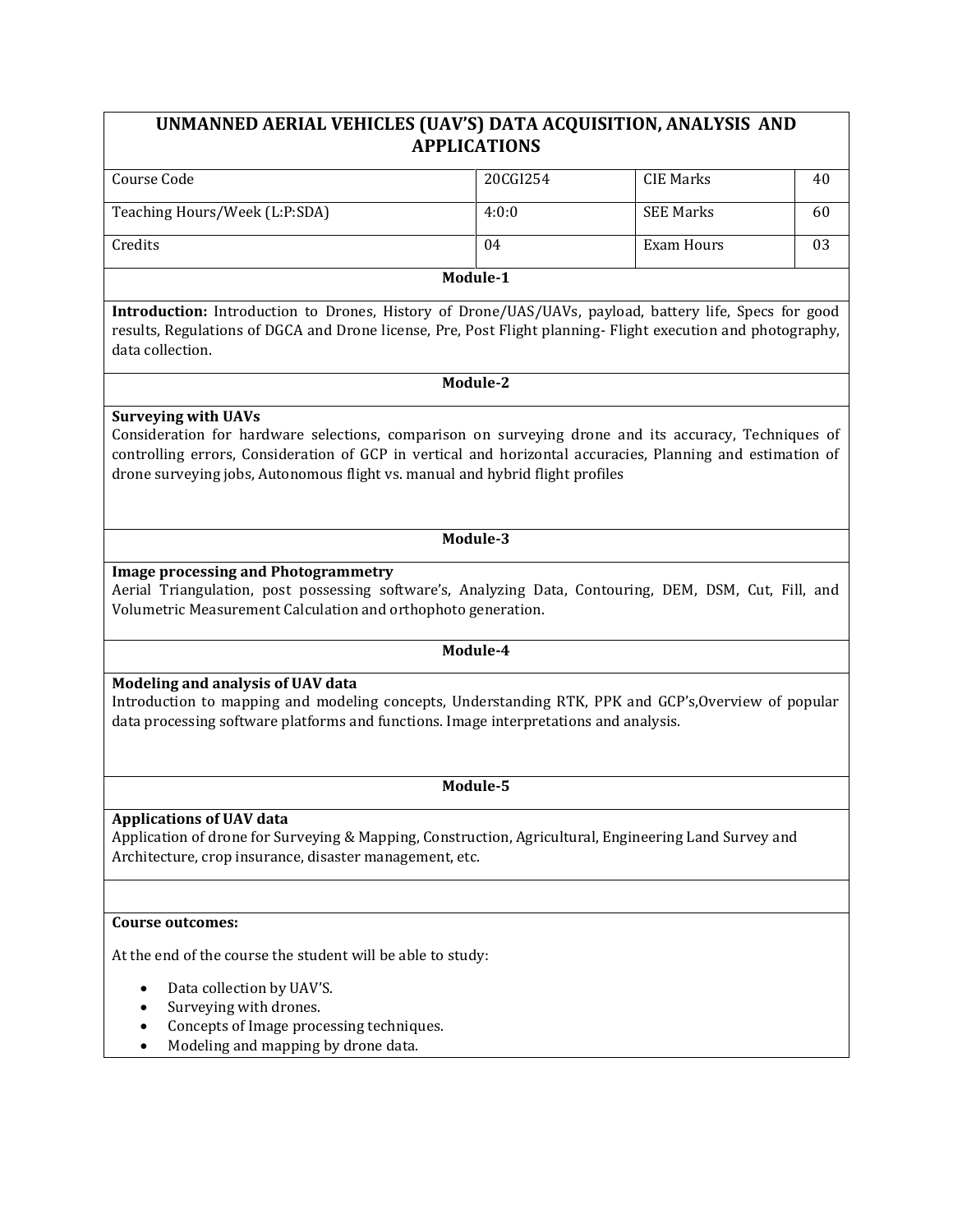## **Question paper pattern:**

The SEE question paper will be set for 100 marks and the marks scored will be proportionately reduced to 60.

- The question paper will have ten full questions carrying equal marks.
- Each full question is for 20 marks.
- There will be two full questions (with a maximum of four sub questions) from each module.
- Each full question will have sub question covering all the topics under a module.

## **Reference Books**

(1) One Nation Under Drones: Legality, Morality, and Utility of Unmanned Combat Systems by John E. Jackson

(2) Drones and Support for the Use of Force by James Igoe Walsh.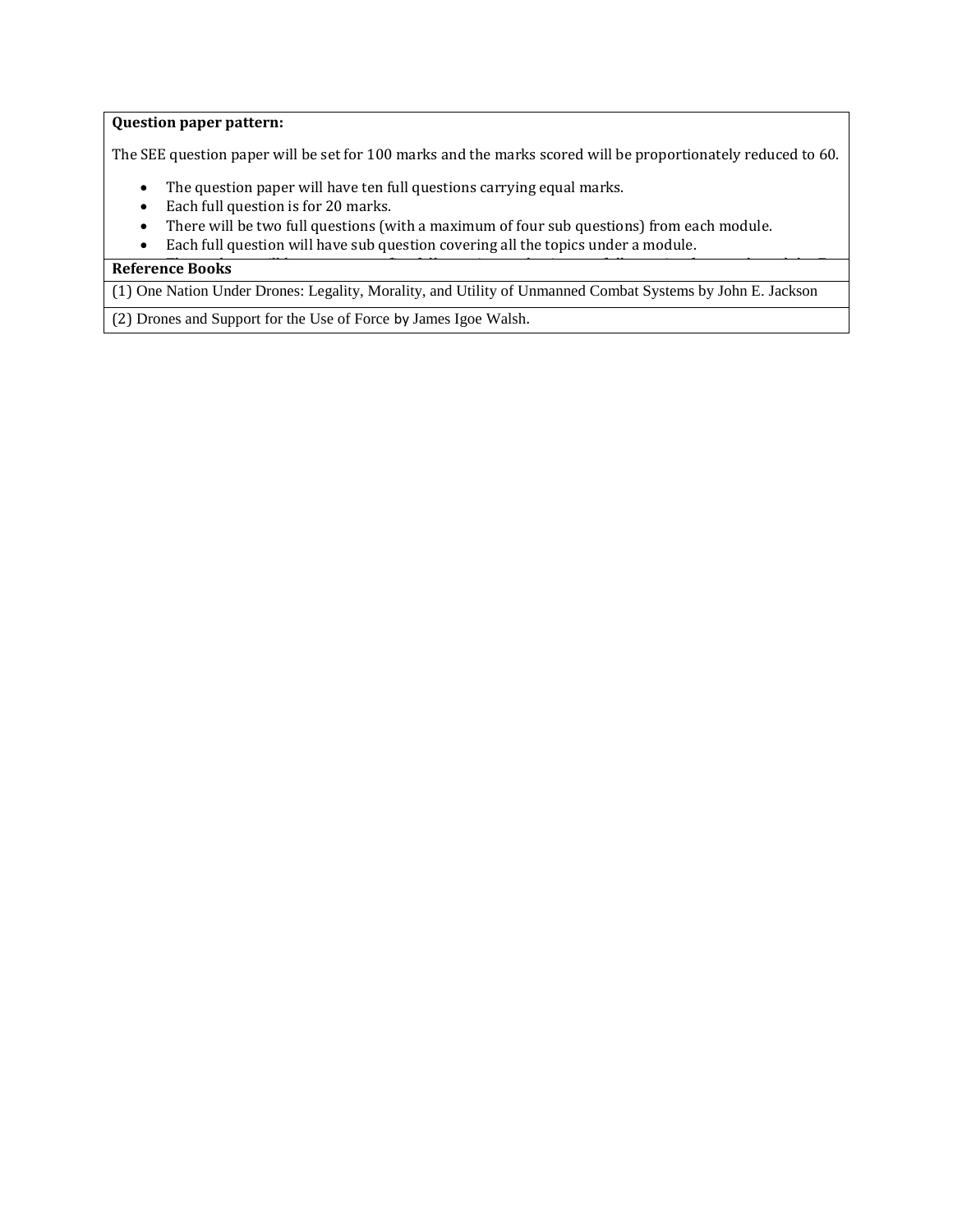|                               |                                                                                                                                                                                                          | <b>GEOINFORMATICS LABORATORY- II</b> |                   |    |  |
|-------------------------------|----------------------------------------------------------------------------------------------------------------------------------------------------------------------------------------------------------|--------------------------------------|-------------------|----|--|
| Course Code                   |                                                                                                                                                                                                          | 20CGIL26                             | <b>CIE Marks</b>  | 40 |  |
| Teaching Hours/Week (L:P:SDA) |                                                                                                                                                                                                          | 0:4:0                                | <b>SEE Marks</b>  | 60 |  |
| Credits                       |                                                                                                                                                                                                          | 02                                   | <b>Exam Hours</b> | 03 |  |
| Sl.NO                         |                                                                                                                                                                                                          | <b>Experiments</b>                   |                   |    |  |
| 1                             | Image Enhancement Techniques(Spatial, Spectral and Radiometric)                                                                                                                                          |                                      |                   |    |  |
| $\overline{2}$                | Classification Techniques - Unsupervised and Supervised Classification and<br><b>Change Detection</b><br>Calculation of area and Accuracy Assessment                                                     |                                      |                   |    |  |
| 3                             | Editing Vector Layers, Spatial and Non spatial querying using open source and<br>proprietary GIS packages, Spatial data quality evaluation                                                               |                                      |                   |    |  |
| 4                             | Overlay Analysis, Buffer Creation and Analysis,                                                                                                                                                          |                                      |                   |    |  |
| 5                             | Network Analysis, DEM and<br><b>TIN Creation</b>                                                                                                                                                         |                                      |                   |    |  |
| 6                             | Familiarization with GPS Instrument and Software GPS Survey of Natural and Man-made features<br>GPS & GIS data integration and output preparation                                                        |                                      |                   |    |  |
| 7                             | Delineation of Lithological/geomorphic units Identification of forest types and area estimation<br>Generating the Indices maps Field visit and soil profile study                                        |                                      |                   |    |  |
| 8                             | LU/LC Map Preparation Delineation of Watershed                                                                                                                                                           |                                      |                   |    |  |
| 9                             | Image pre-processing with R programming                                                                                                                                                                  |                                      |                   |    |  |
| 10                            | Vector analysis with R                                                                                                                                                                                   |                                      |                   |    |  |
| <b>Course outcomes:</b>       |                                                                                                                                                                                                          |                                      |                   |    |  |
|                               | At the end of the course the student will be able to:<br>Students will be equipped with modern tools, softwares of GIS and be confident to implement a GIS project<br>independently or as a team effort. |                                      |                   |    |  |